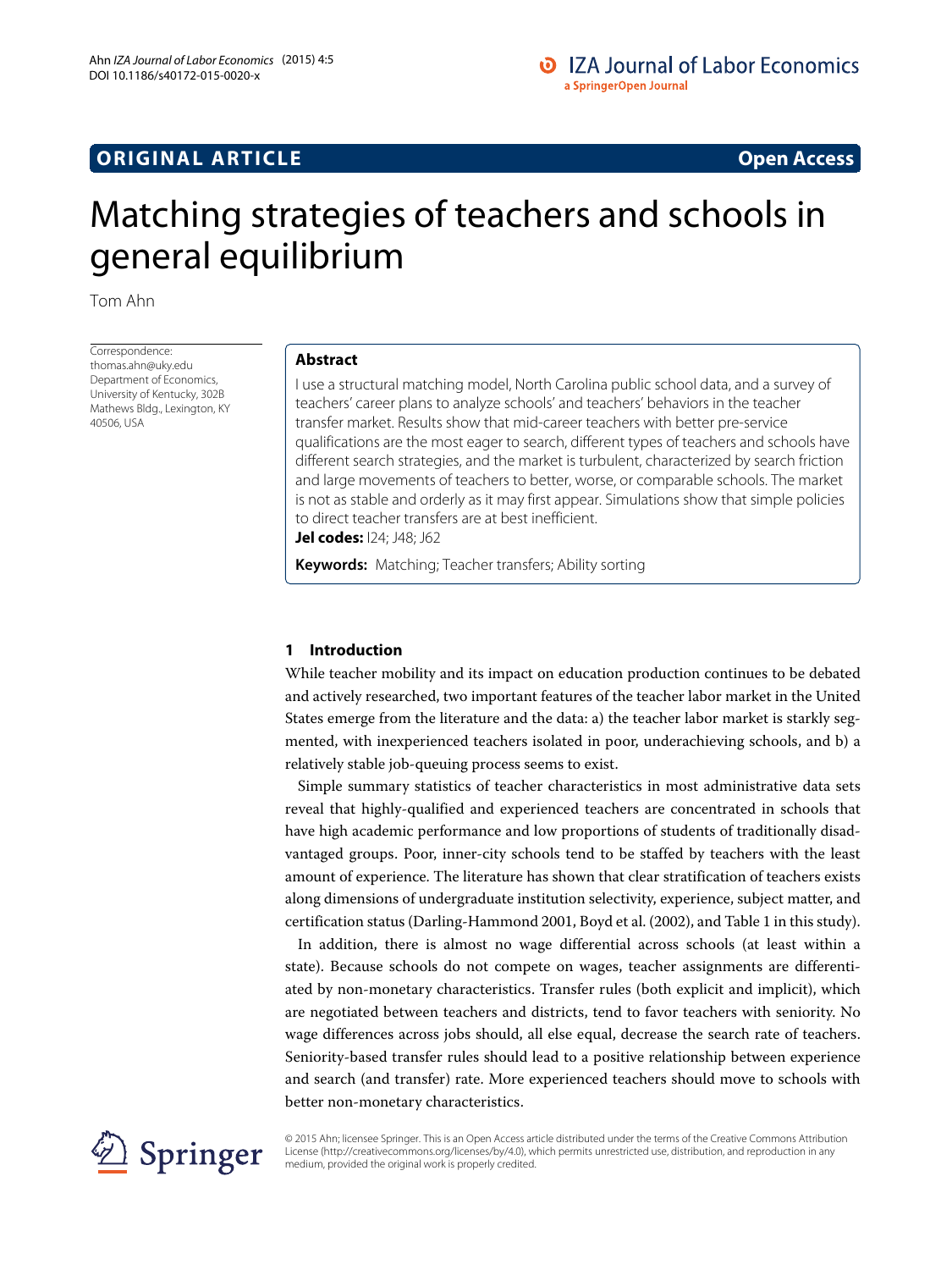<span id="page-1-0"></span>

|                            | <b>Stayers</b> | <b>Transfers</b> | <b>New</b> | $\Delta$ (Std. Err.) |         |
|----------------------------|----------------|------------------|------------|----------------------|---------|
| <b>Demographics</b>        |                |                  |            |                      |         |
| Minority                   | 0.135          | 0.141            | 0.119      | 0.006                | (0.011) |
| Female                     | 0.911          | 0.888            | 0.889      | $-0.023**$           | (0.010) |
| MA degree                  | 0.281          | 0.273            | 0.214      | $-0.008$             | (0.014) |
| Certified                  | 0.104          | 0.087            | 0.007      | $-0.017*$            | (0.009) |
| Experience                 |                |                  |            |                      |         |
| Low $(1 - 3$ years)        | 0.237          | 0.293            |            | $0.056***$           | (0.014) |
| Mid (4 - 10 years)         | 0.390          | 0.443            |            | $0.053***$           | (0.015) |
| High $(10 + \text{years})$ | 0.373          | 0.264            |            | $-0.109***$          | (0.015) |
| Year (t-1)                 |                |                  |            |                      |         |
| Bad school                 | 0.130          | 0.212            |            | $0.082***$           | (0.011) |
| Good school                | 0.870          | 0.788            |            |                      |         |
| School minority %          | 0.420          | 0.488            |            | $0.068***$           | (0.009) |
| School poverty %           | 0.502          | 0.543            |            | $0.041***$           | (0.007) |
| School female %            | 0.488          | 0.487            |            | $-0.001$             | (0.001) |
| Year (t)                   |                |                  |            |                      |         |
| Bad school                 | 0.130          | 0.149            | 0.170      | $0.019*$             | (0.011) |
| Good school                | 0.870          | 0.851            | 0.830      |                      |         |
| School minority %          | 0.391          | 0.412            | 0.452      | $0.022**$            | (0.009) |
| School poverty %           | 0.493          | 0.485            | 0.497      | $-0.008$             | (0.007) |
| School female %            | 0.468          | 0.468            | 0.468      | $-0.001$             | (0.001) |
| Observations               | 10260          | 1136             | 2011       |                      |         |

**Table 1 Summary statistics: administrative data**

NCERDC data from 2005/06 and 2006/07. School poverty % is the percentage of student population that receives free or reduced price lunch. 'Bad' schools are low-performing, and 'good' schools are high-performing schools. See end-note 16 for details.  $\Delta$  is the difference in means between the Transfers and the Stayers. Difference in means is statistically significant from zero at \*10% level, \*\*5% level, and \*\*\*1% level, respectively.

The picture that emerges is one of a classic job queueing mechanism, where teachers who initially match with an undesirable school wait until seniority rules allow them to move up the job quality ladder to match with better schools. Placing teachers based largely on seniority will most likely lead to sorting that benefits teachers, and not necessarily students<sup>1</sup>. Since teachers improve with experience, a queueing mechanism concentrates inexperienced (and as-of-yet less productive) teachers into schools populated with disadvantaged students. As these teachers become more productive, they will then be matched with students at better schools. Not only can this further widen the academic gap between the 'haves' and the 'have-nots,' the fact that the higher-achieving students reap the benefits (of teacher experience) built on teachers learning from their mistakes while teaching disadvantaged students is troubling. This understanding of the teacher labor market has led policy makers, practitioners, and administrators to advocate to eliminate or at least minimize such teacher transfers through scholarly work, position papers, lawsuits, or policy changes<sup>2</sup>.

In this study, I show that our understanding of the teacher labor market may be incomplete, leading to incorrect policy recommendations designed to curtail the loss of experienced teachers from under-performing schools. I analyze the teacher labor market where a teacher decides to search for a new school, and a school looks for a teacher to fill a vacancy, using the North Carolina public education administrative data set and the Working Conditions Survey (WCS). In the theory model, a teacher decides to search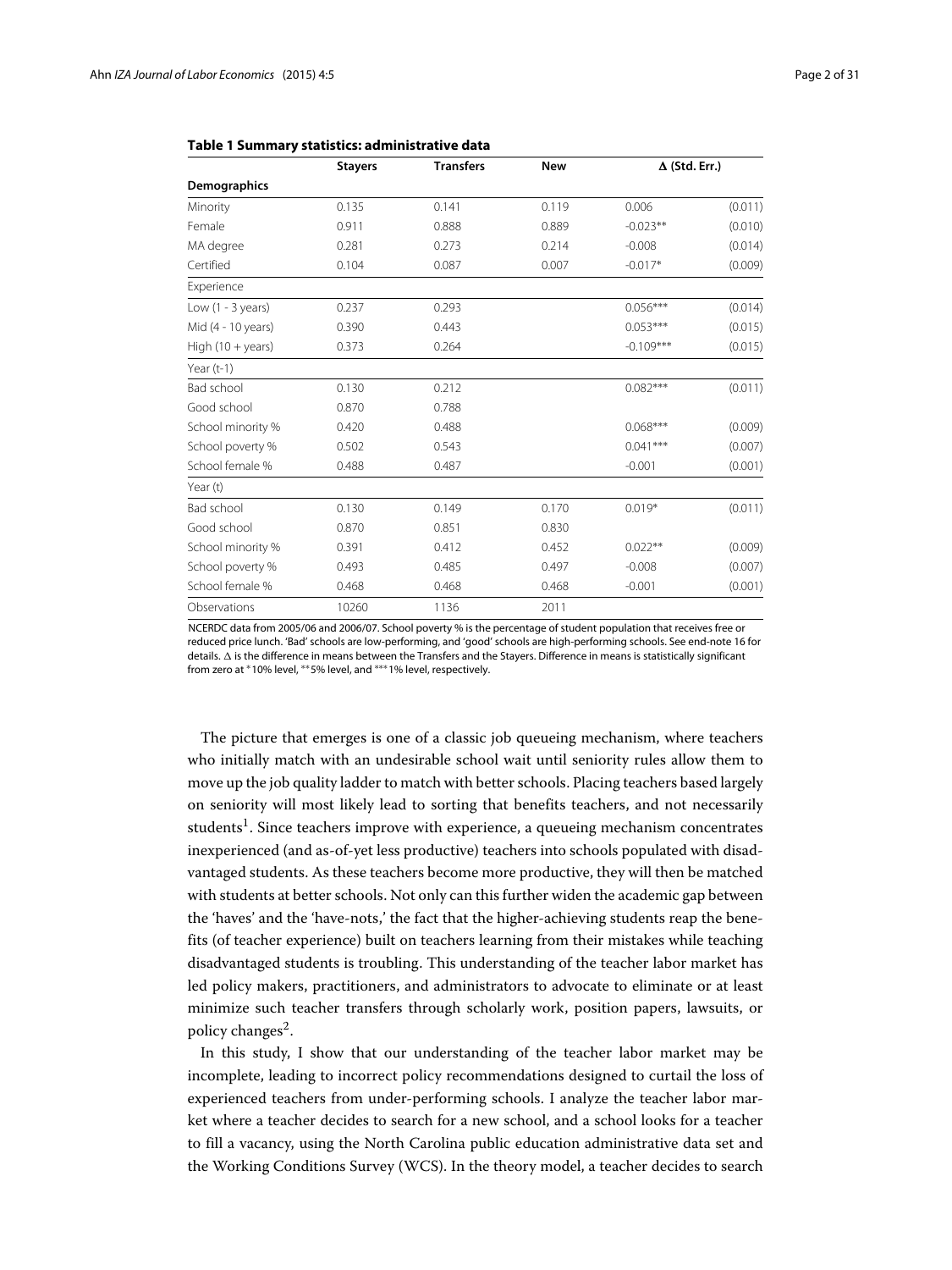in a particular school market, and a school searches in a particular teacher market. The teacher searches in a school market based on a) her utility at the new school conditional on matching and b) her probability of finding a match in the market. The school searches in a teacher market based on a) its utility of matching with that teacher (type) and b) its probability of finding a teacher in that market. Any seniority-based hiring preferences should be partially reflected in how strongly schools search for highly experienced teachers.

I then estimate the structural matching model to find the following<sup>3</sup>:

a) Teachers who are mid-career, with 4 - 10 years of experience, face the lowest cost of entry to engage in search. Although it is apparent from the data that more mid-career teachers successfully transfer to a different school, the WCS reveals that their rate of entry into the transfer market is no higher than teachers with less than 4 years of experience. The structural model is required to separate the likelihood of entering the transfer market, the cost of entering the transfer market, the probability of successfully matching with a new school, and the utility gain from the match. Separating the search process in this way reveals that mid experience teachers face the lowest entry cost into the transfer market. However, this low barrier to entry results in too much competition, somewhat dampening the attractiveness of the search market. In addition, teachers with better preservice qualifications (such as advanced degrees or certification) are more likely to be looking to transfer. Again, this is not obvious from the data, as teachers who transfer and those that do not move (whether voluntarily or involuntarily) look very similar in terms of pre-service qualifications.

b) When teachers decide to search, their search strategies differ depending on the teachers' status. Teachers from low-achieving schools across all experience levels behave similarly, searching for a good school about 88% of the time. Teachers from high-achieving schools have differing search strategies, depending on their level of experience. While mid and high level experience teachers focus search on high-achieving schools, teachers with low experience spend about 36% of the time searching for a match with a low achieving school. I speculate that this may be due to involuntary separation of these non-tenured teachers from their original school.

c) Different types of schools have different strategies to recruit teachers. A low achieving school will search 80% of the time for teachers who have at least 4 years of education, regardless of whether they originate from high or low-achieving schools. On the other hand, high-achieving schools will focus 75% of their search on teachers with at least 4 years of experience from high-achieving schools. These search strategies reveal that new teachers are acceptable substitutes for teachers with only a few years of experience. Lowachieving schools in particular are willing to accept the risks of attempting to match with a more experienced teacher even if it means that they will, very often, fail and be forced to 'settle' for a new teacher.

d) The observed changes in teacher quality distribution due to transfers understate the true extent of labor market volatility and search friction. Conditional on searching for a new position, even a teacher with the best qualifications (high experience and originating from a good school) succeeds in finding a match with a highachieving school only 64% of the time. Similarly, a high-achieving school manages to match with a highly experienced teacher from a high-achieving school only 33% of the time.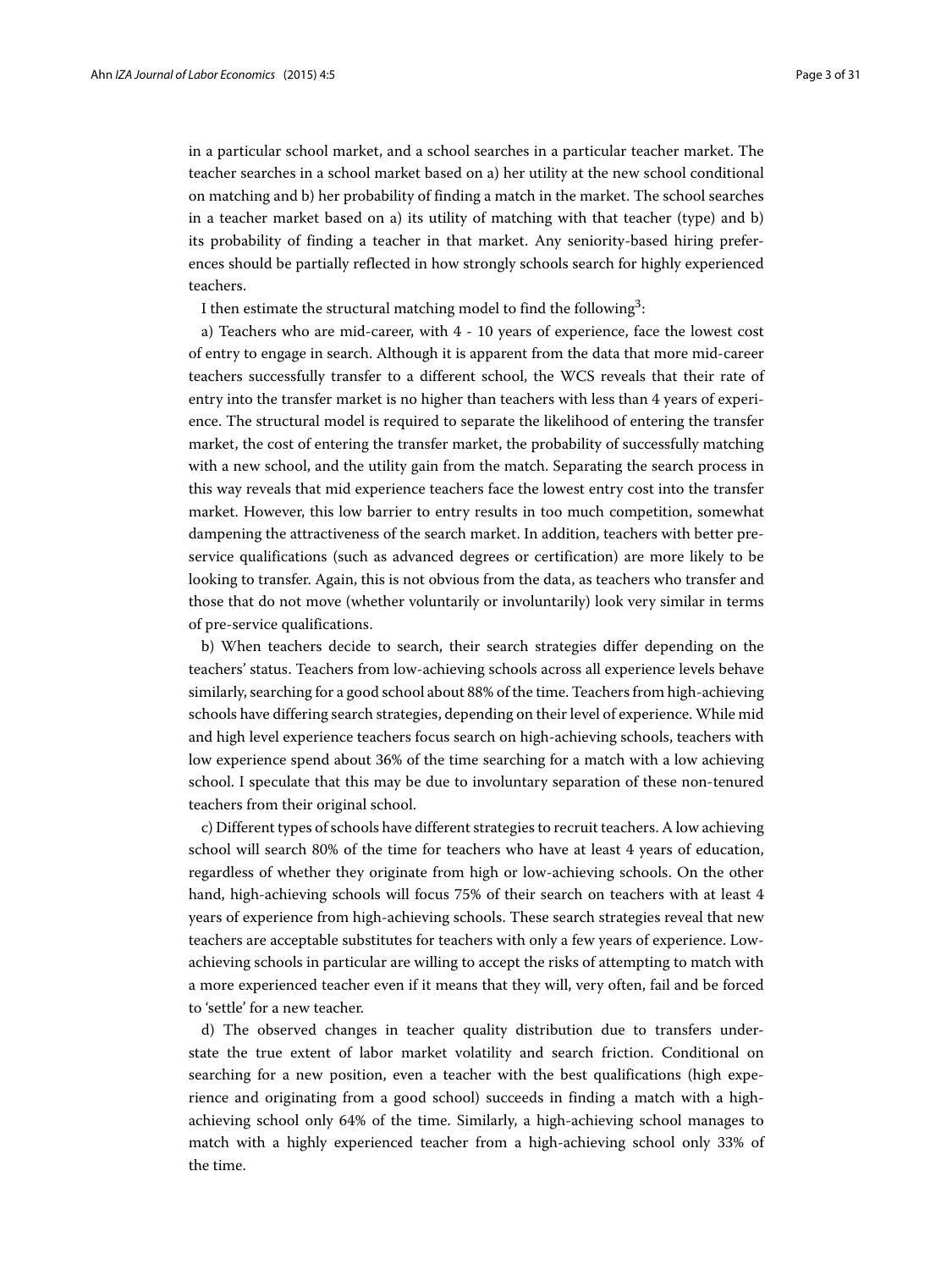Based on a simplistic, incomplete picture of teacher transfers where the market operates through a rigidly stable queuing process, introducing simple changes to seniority rules could lead to a more efficient (and/or more equitable) allocation of teachers, leading to improvements in poor schools that lose these experienced teachers<sup>4</sup>.

Policy simulations using the parameter estimates from the structural model to investigate the general equilibrium impact of policies to deter the transfer of experienced teachers yields the following:

a) Decreasing vacancies in desirable schools by 15% leads to movement of low and high experienced teachers to less desirable schools. However, mid experienced teachers actually move away from these schools. Entry of teachers into the transfer markets is broadly suppressed, but the overall impact on improving teacher quality at poor schools is minimal, as the largest change in the distribution of teachers is a reduction in the number of newly minted teachers and an increase in the number of low experience teacher. As schools are shown below to value low experience and no experience teachers about equally, low achieving schools do not benefit much from the policy.

b) Increasing the desirability of low achieving schools to mid-career teachers by 20% leads to positive effects, with more teachers of all experience levels ending up at these schools. Teachers already at these schools refrain from engaging in search, and more teachers at better performing schools enter the transfer market to look for openings in these newly improved schools. However, the overall impacts are fairly modest, with the number of mid experience teachers increasing by about 7%. Given the large costs of implementation to impact a relatively small number of schools, this policy seems unlikely to be implemented.

The next subsection describes the teacher transfer market in detail and justifies the need for a structural matching model for this analysis. Section [2](#page-5-0) describes the two data sets used in the estimation. Section [3](#page-7-0) describes the econometric model in detail, and the estimation strategy is presented in Section [4.](#page-10-0) Section [5](#page-12-0) presents and discusses the results which are used in the policy simulations in Section [6.](#page-17-0) Conclusions follow in Section [7.](#page-22-0)

#### **1.1 Teacher Transfers and the Matching Market**

Teachers are mobile. As I show in the data section, even teachers with high levels of experience (and long tenures at a school) will move. Since a principal will, on average, lose 10 to 20% of her workforce each year, she must be searching annually for replacements. In other labor markets, wage differentials across jobs would play a prominent role in how employers and employees search for each other, with wages moving up or down in response to changes in labor demand and supply to clear the market.

In the education labor market, however, wages are flat across schools (with the exception of small district-specific differences)<sup>5</sup> and change only with experience level, certification, and advanced degrees. That is, the price of labor is exogenous. These individual pay increases are usually based on characteristics inherent to the teacher and are portable<sup>6</sup>. Therefore, a principal cannot recruit on wage but must seek to attract teachers based on the characteristics of her school<sup>7</sup>. In addition, because teacher salary is not paid by the principal but at the district level, teachers are cost-neutral to the principal. She will recruit a teacher based on her characteristics and not the wage that will have to be paid.

In addition, restrictive hiring rules may tie a principal's hands in searching for teachers to fill vacancies. Seniority-based hiring is thought to impact a school negatively by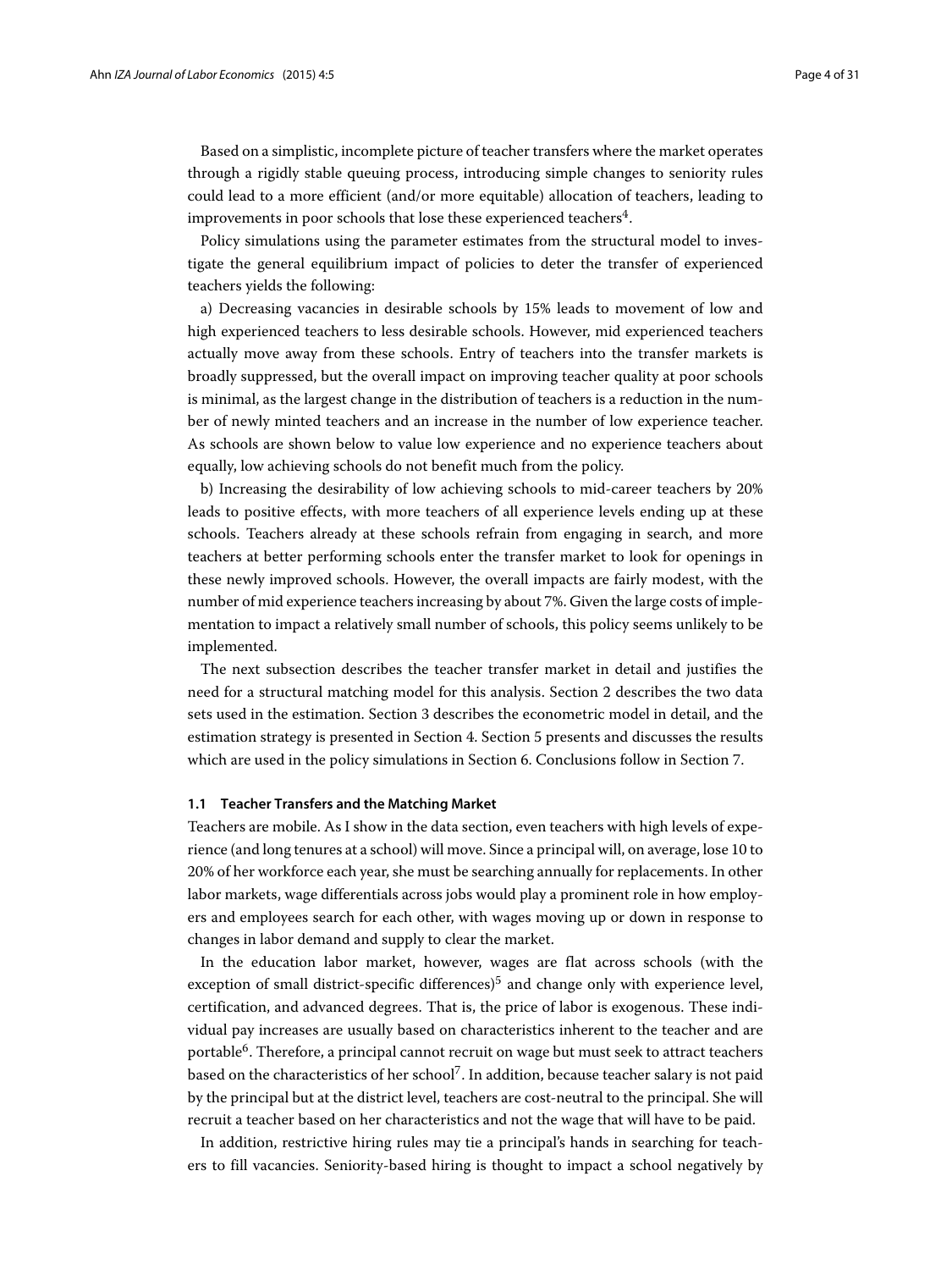some principals as well as many education experts, yet many times they are powerless to prevent such transfers (Ballou [1999\)](#page-29-1). Teachers' contracts are perceived to inhibit the principals' ability to effectively select their labor force. At the same time, involuntary transfers that are initiated by the principal, usually to jettison ineffective teachers, appear to be only a minor component of the teacher labor market (Nelson [2006\)](#page-30-0). Summary statistics from administrative data sets (See Table [1](#page-1-0) in this study, for example) show that when teachers transfer, in general, they move to 'better' schools, and that these teachers tend to be at mid-career or later, with at least 4 years of experience. The literature has shown that disadvantaged schools have difficulty recruiting teachers and are less selective in hiring, while advantaged schools tend to have a surplus of applicants, allowing them to be more selective. (Darling-Hammond 2001 and Boyd et al. [2002\)](#page-29-0).

Accountability legislation may also influence a principal's recruiting decision by introducing market pressures in terms of monetary rewards or sanctions<sup>8</sup>. Some districts in North Carolina have tried to actively prevent the transfer of teachers into 'desirable' schools of high academic achievement and restrict transferring principals from 'poaching' too many teachers from their origin schools (Helms [2005\)](#page-30-1).

In North Carolina, teachers who wish to transfer to a different school submit their names to a central clearing house, but the process by which teachers and schools actually match are different for each individual case. While there may be some matching that occurs according to a mechanical rule-set, at least in the majority of cases, it appears that teachers and principals do actively search for each other. Principals will strategically time posting of open positions or reach out to certain teachers to impact recruiting outcomes. Some administrators cultivate a draconian image or send out negative observable signals to discourage potential bad matches (Ballou [1999\)](#page-29-1). Conversations with education policy practitioners in North Carolina reveal that ambitious principals in North Carolina aggressively search through transfer applicant lists to look for the most desirable candidates. Indeed, the anecdotal evidence points to the existence of a complex and active transfer market.

All that can be said with certainty is that some teachers and schools search for each other based on observable characteristics. Other teachers are content to stay at their school (for the time being, at least). Some teachers and schools succeed in matching, and these are observed as transfers in the data. Other teachers and schools fail to match, in which case there is no movement. The process is decentralized, with the state providing only a platform for both sides of the markets to post their availability<sup>9</sup>.

If the surface teacher labor market appears as an orderly job queuing process, while there is an active, turbulent job search market underneath, our understanding of the teacher labor market would be incomplete. If the model of teacher transfer used to make policy recommendations does not adequately capture the churning of the labor market, instituting simple policies to stop or slow the perceived movement of teachers up the job quality ladder may not accomplish the goal of keeping experienced teachers where they are most needed.

With the lack of a price mechanism to sort teachers, the complexity of the transfer process, and no detailed survey data to track teacher and school search behavior, a structural matching market framework is the most natural and tractable model for the teacher transfer decision as described above. Some previous studies have looked at the transfer decision in the context of a matching model. Boyd et al. [\(2013\)](#page-29-2) showed that teachers are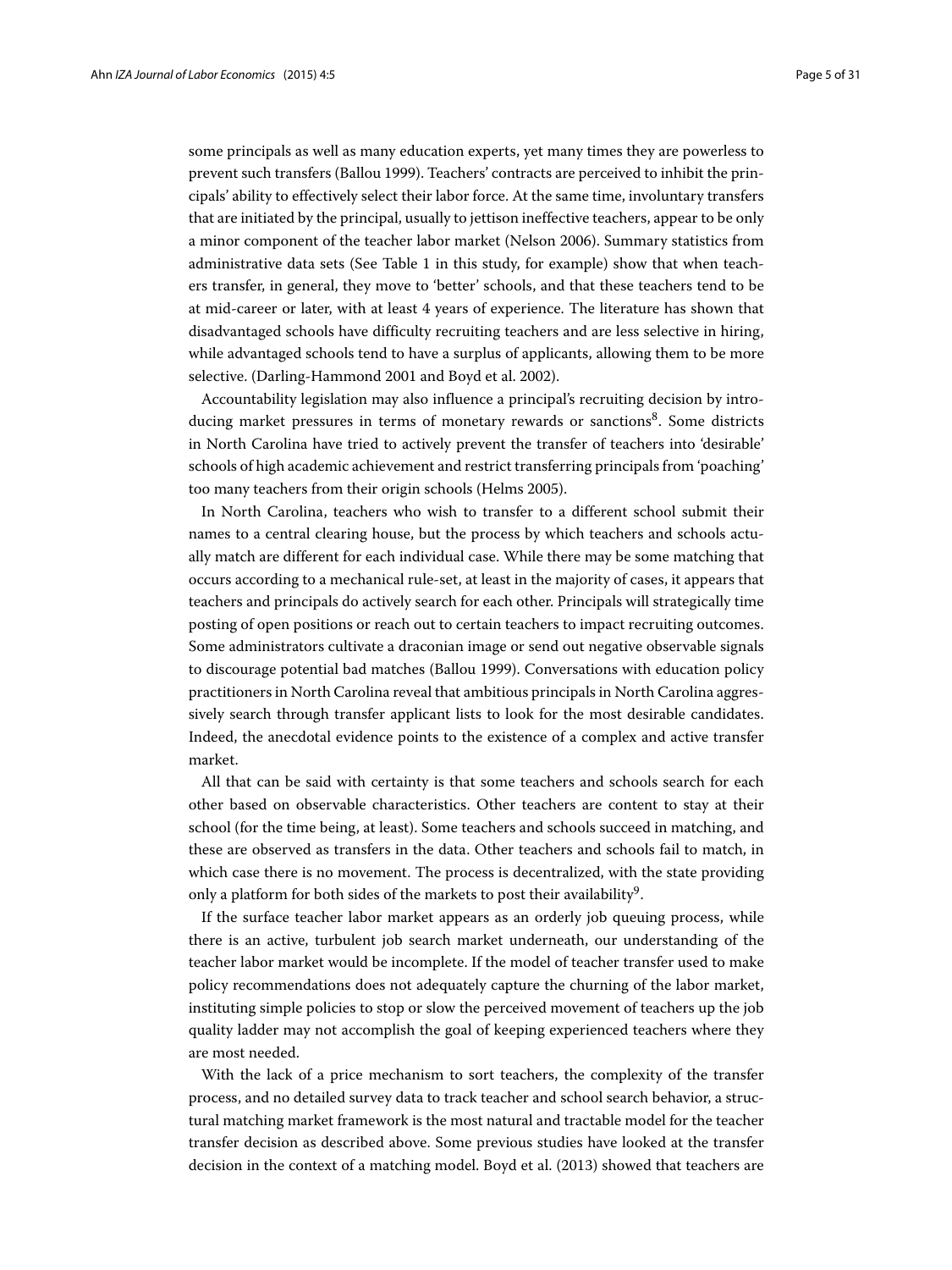particularly sensitive to the distance between the school and their place of birth or high school attended. In another study where the authors had detailed information about all transfer applicants, Boyd et al. [\(2011\)](#page-29-3) determined that teachers that are most likely to apply for a transfer look different from those who are most likely to find a match.

Two common challenges in estimating a matching model are the difficulties in defining a) who is searching and b) the choice-set over which she searches (such that estimation is tractable). Information to identify teachers (and schools) that are searching can be difficult to obtain<sup>10</sup>. In the absence of this information, the entire sample is usually assumed to be searching. For this study, I am able to extract aggregate statistics on searching teachers at the school-level from a separate survey of teachers, which will be used to augment the individual matching data from the North Carolina administrative dataset.

Defining the choice-set to allow empirical estimation usually requires multidimensional logit or probits (if the sample size is small enough), simulated maximum likelihood estimation, or alternative frameworks such as the use of maximum score estimators (MSE)11. I define the choice-set as a limited number of *markets* that teachers and schools may search over<sup>12</sup>. In the model, neither teachers nor schools are bound by geography in searching for each other. Teachers observe all openings in the state, and schools observe all applicants in North Carolina. Teachers choose to search for a certain type of school ('good' or 'bad', as defined below in the Data section). Schools choose to search for a certain type of teacher (defined by the teacher's experience and whether she is currently at a good or bad school). Both teachers and schools evaluate the utility gain if they search in a particular market and succeed in matching. The probability of success depends on the number of teachers of her type searching for her preferred school type and the number of schools of her preferred type searching for teachers of her type. Based on this calculation, teachers decide whether to search for a new position, which in turn, affects the probability of all other teachers and schools in finding a match<sup>13</sup>.

#### <span id="page-5-0"></span>**2 Data**

I use an administrative data set for the North Carolina public school system from the 2005/06 and 2006/07 academic years. The data set contains information on all public schools, students, and teachers in North Carolina. The data is collected annually, and the capability exists to link students and teachers across years. What emerges is a relatively complete longitudinal picture of the entire North Carolina public school system. This allows me to track the movement of teachers into the labor market and between schools from year to year. Teachers located in a particular school in the 2005/06 academic year and located in a different school in the 2006/07 academic year are identified as transferring teachers.

In addition, I make use of the North Carolina Working Conditions Survey. This biennially administered anonymous survey queries all public school teachers and principals about their perception of the school environment. I use the 2006 survey, which was administered in April of that year. The timing of the survey is important for this study, as April will be just before a teacher officially commits to searching for a new position. The survey captures the teacher's labor market plans in the immediate future, asking whether she plans to continue teaching at the current school, seek better opportunities elsewhere (within or outside the current education district), or leave the profession<sup>14</sup>. The response rate for the 2006 WCS was approximately 60%. Aggregate statistics across the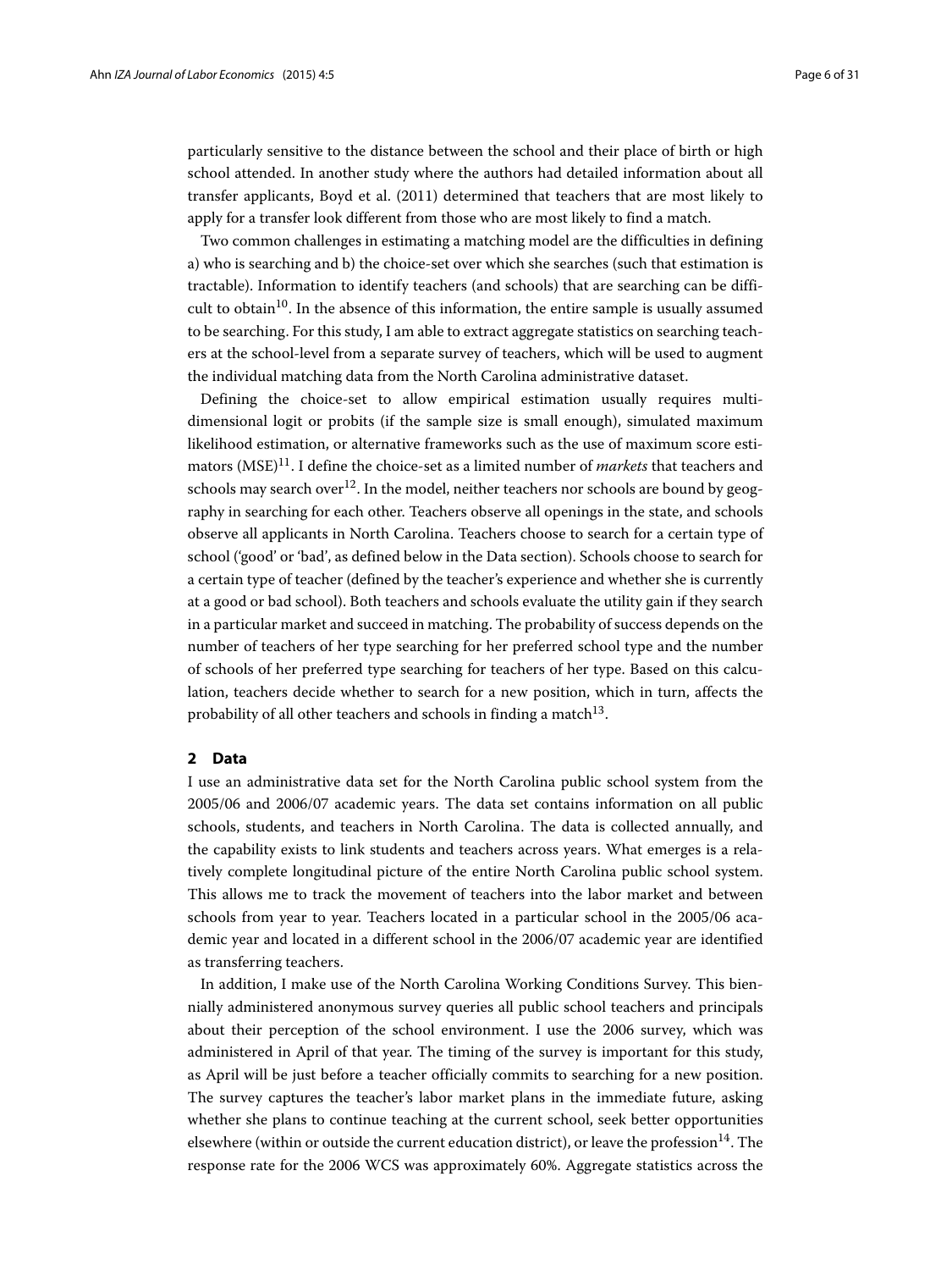administrative data and the WCS data for gender, minority status, and experience were qualitatively similar.

I focus on elementary school teachers in this study, as middle and high school teachers may have different career trajectories. I explicitly exclude teachers who leave the profession from both data sets. From the WCS, this is accomplished by dropping all teachers who answer that they will leave the profession. For the administrative data set, I stack the 2006/07, 2007/08, and 2008/09 data sets to isolate teachers who appear in the 2005/06 data set yet disappear from subsequent year data sets.

Of note for these two data sets is that they *cannot* be directly linked. Although teachers are identified up to the school level in the WCS, the individual observations cannot be linked to the administrative data set. Therefore, while it is possible to identify teachers who are successful in transferring to a new school (and therefore, were searching for a new position), those who remain at the same school can either be: 1) teachers who chose not to search or 2) teachers who searched but failed to match. The estimation will have to take this into account.

Some summary statistics from the administrative data set and the WCS are presented in Tables [1](#page-1-0) and  $2^{15}$ . The first column of Table [1,](#page-1-0) labeled 'Stayer' contains summary statistics for teachers who remain at their current school across the two years of the data. The second column, labeled 'Transfers' summarizes characteristics of teachers who successfully move to a new school. The third column, labeled 'New,' contains information on teachers newly hired in the second year of the data. The final column, labeled ' $\Delta$ ,' calculates the difference in means between Transfers and Stayers.

I divide schools into two categories: low-performing and high-performing. The categories are based on the state's own system of evaluating schools based on its accountability system. Low-performing schools are those with less than 60% of their students reading and doing arithmetic at their grade levels. High-performing schools are those with more than 60% of their students performing at grade level<sup>16</sup>. In categorizing the schools, I use the school categorization from 2005/06 data and do not update the school categorization in year 2006/07 (when teachers show up in their new schools). This is because the information available to teachers when they are making the transfer decision is the school's status in 2005/06. Therefore, in Table [1,](#page-1-0) the schools in each category in years *t-1* and *t* are identical.

Experience level is divided into low (1 to 3 years), mid (4 to 10 years), and high (more than 10 years) for this study<sup>17</sup>. Low level of experience represents nontenured teachers who are still relatively new to the job. Previous studies of teacher productivity have shown

<span id="page-6-0"></span>

| Experience ( <i>i</i> ), School Type $(k^o)$ | Pr. of Mkt. Entry |
|----------------------------------------------|-------------------|
| Low experience, bad School                   | 0.480             |
| Mid experience, bad School                   | 0.444             |
| High experience, bad School                  | 0.330             |
| Low experience, good School                  | 0.334             |
| Mid experience, good School                  | 0.328             |
| High experience, good School                 | 0.224             |

**Table 2 Percentage of teacher of type** *j***,** *k<sup>o</sup>* **entering the transfer market: WCS dataset**

Working Conditions Survey (WCS) data from 2006. The probability that a teacher of type *j***,** *k<sup>o</sup>* decides to search for a new position, where *j* is the level of experience, and *k<sup>o</sup>* is the type of school where the teacher is currently employed. 'Bad' schools are low-performing, and 'good' schools are high-performing schools. 'Low' experience is 1-3 years, 'Mid' experience if 4-10 years, and 'High' experience is 10+ years. See end-note 16 for details.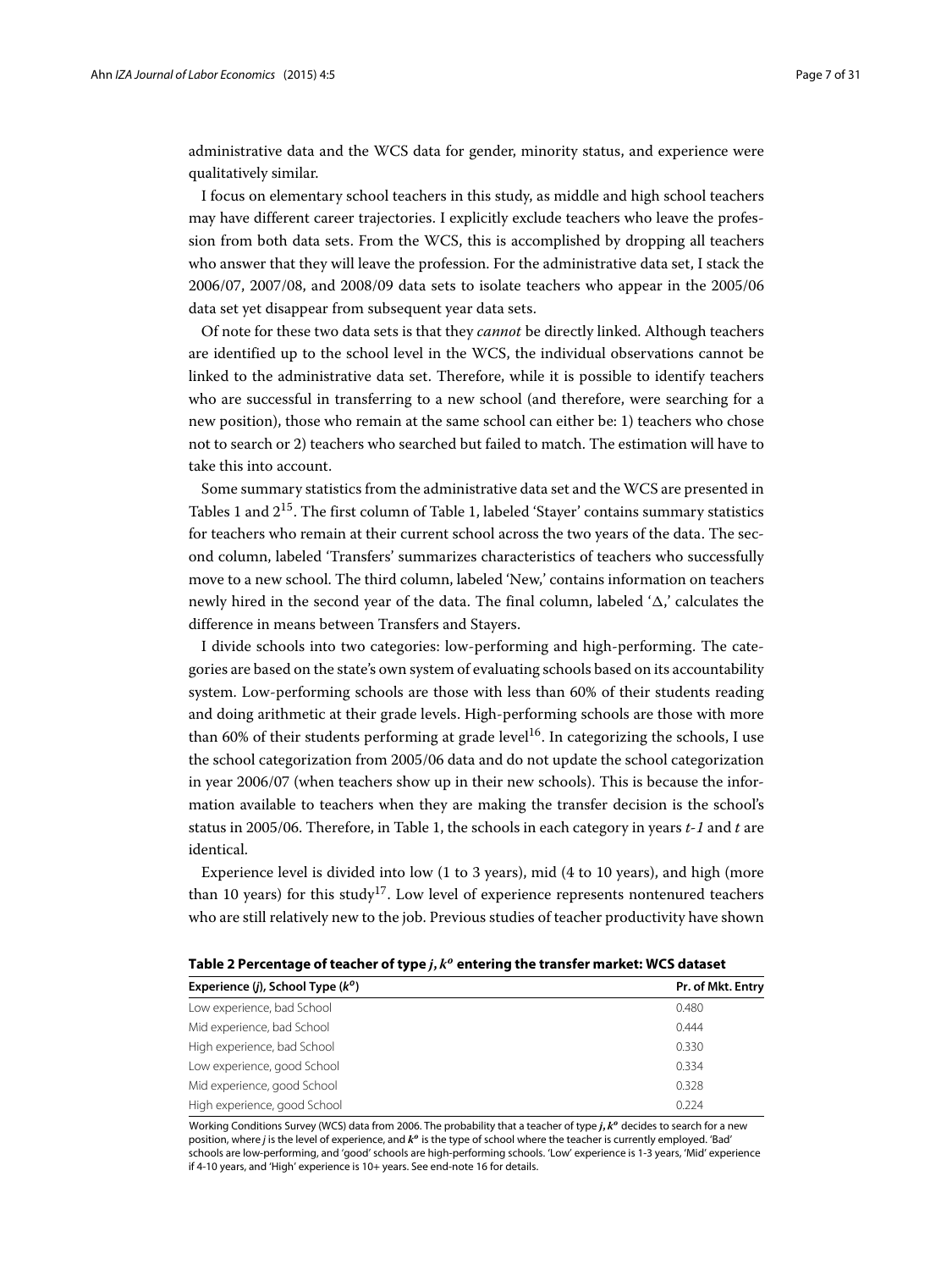that these teachers are, on average, lower performing compared to teachers with more experience, yet they make gains each year (Rivkin et al. [2005\)](#page-30-2). Because of their probationary status, it may be easier to remove these teachers from the school if they severely under-perform. They also tend to leave the teaching profession at higher rates compared to teachers with more experience. As it can be seen from the data, they are not highly mobile (at least in their ability to transfer), most likely due to the limited options available to them. Mid levels of experience are tenured teachers who are continuing to see productivity gains, but at smaller and decreasing increments. These teachers tend to be the most mobile, and many will move to a more desirable school. High levels of experience are tenured teachers who are on the flat or even declining portions of the productivity curve. Although these teachers are less mobile compared to mid-level experienced teachers, they can be induced to search, as one quarter of all transfers are teachers from this category.

The general impression from Table [1](#page-1-0) is that there is a slow, orderly process by which teachers move up the school quality ladder. New teachers with no experience enter the profession at a 'bad' school (at a higher proportion compared to incumbent teachers, at 0.17). As they gain experience, these teachers transfer to a 'good' school such that the proportion changes to 0.149. Eventually, the proportion of teachers in bad schools converges to 0.13. In Table [2,](#page-6-0) however, the high proportion of teachers who are searching for a new position annually hints at the possibility that the labor market is not as stable and orderly as Table [1](#page-1-0) may imply. If roughly 40% of teachers are searching with less than half resulting in successful matches, there may be significant labor market friction $^{18}$ . Table [2](#page-6-0) also reveals that low and mid experience teachers enter the transfer markets at almost identical rates, at about 45% and 33% for teachers from 'bad' and 'good' schools, respectively. High experience teachers are least likely to engage in search.

#### <span id="page-7-0"></span>**3 Model**

#### **3.1 Teachers**

Teachers are identified by a) group characteristics ( $j \in J$ ) and b) origin school characteristics ( $k^o \in K$ ). The probability of a *j*-type teacher from a  $k^o$ -type school matching with a *k*-type school is  $P^k_{j,k^o}$ . The deterministic portion of utility conditional on matching is given by  $\mu_{j,k^o}^k$  for a *j*-type teacher from a  $k^o$ -type school transferring to a  $k$ -type school. The individual stochastic terms are defined by  $\left\{\nu_{j,k^o}, \epsilon_{j,k^o}^k\right\}$  . Note that the ν term is teachertype specific, while the  $\epsilon$  term is match-specific. I assume that  $\nu$  and  $\epsilon$  are independently distributed and known to the teacher (but not to the econometrician).

The teacher makes two (sequential) decisions:

- 1. Whether to enter the transfer market or to forgo search altogether.
- 2. Conditional on deciding to enter, selecting which k-type school market to search in.

Deciding to search incurs an entry cost into the transfer market  $K_{j,k}$ <sup>o</sup>, and deciding to move conditional on a match incurs a moving cost  $C^k_{j,k^o}.$ 

I set up the model in reverse. Conditional on deciding to search, a *j*-type teacher from a *ko*-type school's expected utility of searching for a match with a *k*-type school is:

$$
E\left(U_{j,k^o}^k|\text{Search}\right) = P_{j,k^o}^k \left(\mu_{j,k^o}^k - C_{j,k^o}^k + \epsilon_{j,k^o}^k\right) + \left(1 - P_{j,k^o}^k\right)\left(\mu_{j,k^o}^{k^o}\right)
$$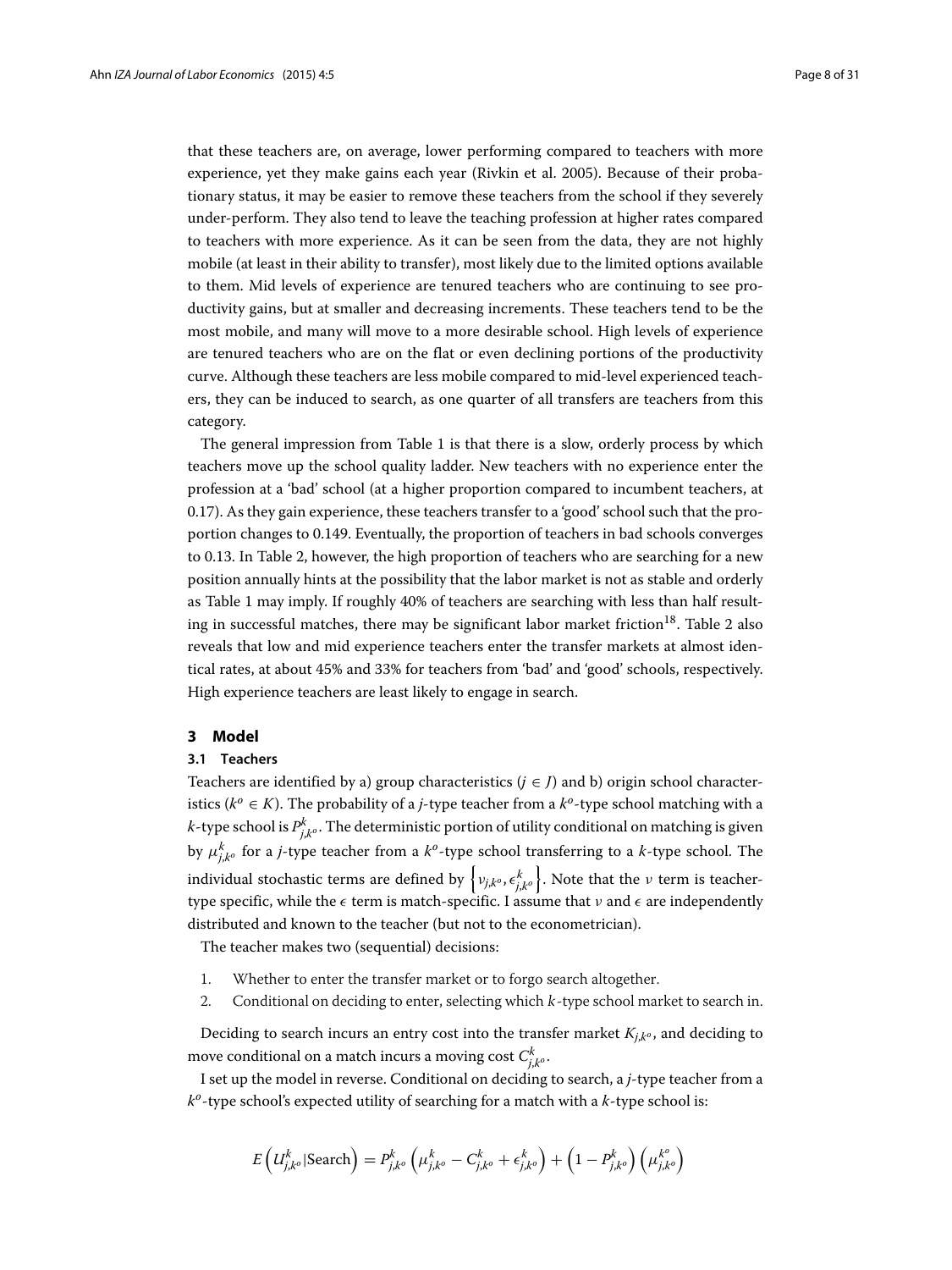Note that conditional on failing to match, the teacher merely takes the utility of staying at the current school without a match specific error term. Re-writing to isolate the error term gives:

$$
E\left(U_{j,k^o}^k|\text{Search}\right)/P_{j,k^o}^k = \mu_{j,k^o}^k + \frac{1 - P_{j,k^o}^k}{P_{j,k^o}^k} \mu_{j,k^o}^{k^o} - C_{j,k^o}^k + \epsilon_{j,k^o}^k
$$

Including the expected utility of searching for a new school with the same observable characteristics *k<sup>o</sup>* yields:

$$
E\left(U_{j,k^o}^{k^o}|\text{Search}\right)/P_{j,k^o}^{k^o} = \frac{1}{P_{j,k^o}^{k^o}}\mu_{j,k^o}^{k^o} - C_{j,k^o}^{k^o} + \epsilon_{j,k^o}^{k^o}
$$

Assuming that the individual match errors are distributed as i.i.d. extreme value Type I, I can write the probability of a *j*-type teacher from a *ko*-type school looking to transfer to a *k*-type school (assuming I could observe *which* type of school the teacher looks to match with) as a multinomial logit<sup>19</sup>:

$$
Pr(k|j, k^o) = \gamma_{j,k^o}^k = \frac{\exp\left(\mu_{j,k^o}^k + \frac{1 - P_{j,k^o}^k}{P_{j,k^o}^k} \mu_{j,k^o}^{k^o} - C_{j,k^o}^k\right)}{\sum_{k'} \exp\left(\mu_{j,k^o}^{k'} + \frac{1 - P_{j,k^o}^{k'}}{P_{j,k^o}^{k'}} \mu_{j,k^o}^{k^o} - C_{j,k^o}^{k'}\right)}
$$

#### **3.2 Schools**

Schools match with teachers in much the same manner, with one difference: if a school searches for a  $j, k^o$ -type teacher and does not match, the outside option (which is guaranteed) is with a newly minted teacher. I assume that a school does not explicitly search for a new teacher<sup>20</sup>. I assume that search cost is identical across all schools looking for all teacher types<sup>21</sup>. Specifying the utility of matching with a teacher with zero experience as  $\mu_k^0$ , the expected utility of a school of type  $k$  matching with a teacher of type  $j$ ,  $k^o$  is:

$$
E\left(U_k^{j,k^o}\right) = P_k^{j,k^o}\left(\mu_k^{j,k^o} + \epsilon_k^{j,k^o}\right) + \left(1 - P_k^{j,k^o}\right)\mu_k^0
$$

The probability of a *k*-type school getting a *j*,  $k^o$ -type teacher is<sup>22</sup>:

$$
Pr(j, k^o | k) = \gamma_k^{j, k^o} = \frac{\exp \left(\mu_k^{j, k^o} + \frac{1 - P_k^{j, k^o}}{p_k^{j, k^o}} \mu_k^0\right)}{\sum_{k'} \exp \left(\mu_{k'}^{j, k^o} + \frac{1 - P_{k'}^{j, k^o}}{p_{k'}^{j, k^o}} \mu_{k'}^0\right)}
$$

Since I only observe successful matches, I next define a matching function to derive  $P_{j,k^o}^k$ .

#### **3.3 Matching**

For simplicity, I assume a Cobb-Douglas matching function where the number of matches between a *j*-type teacher from a *ko*-type school transferring to a *k*-type school is defined as:

$$
X_{\{j,k^o-k\}} = A\left(\gamma_{j,k^o}^k T_{j,k^o}\right)^{\alpha} \left(\gamma_k^{j,k^o} O_k\right)^{1-\alpha},
$$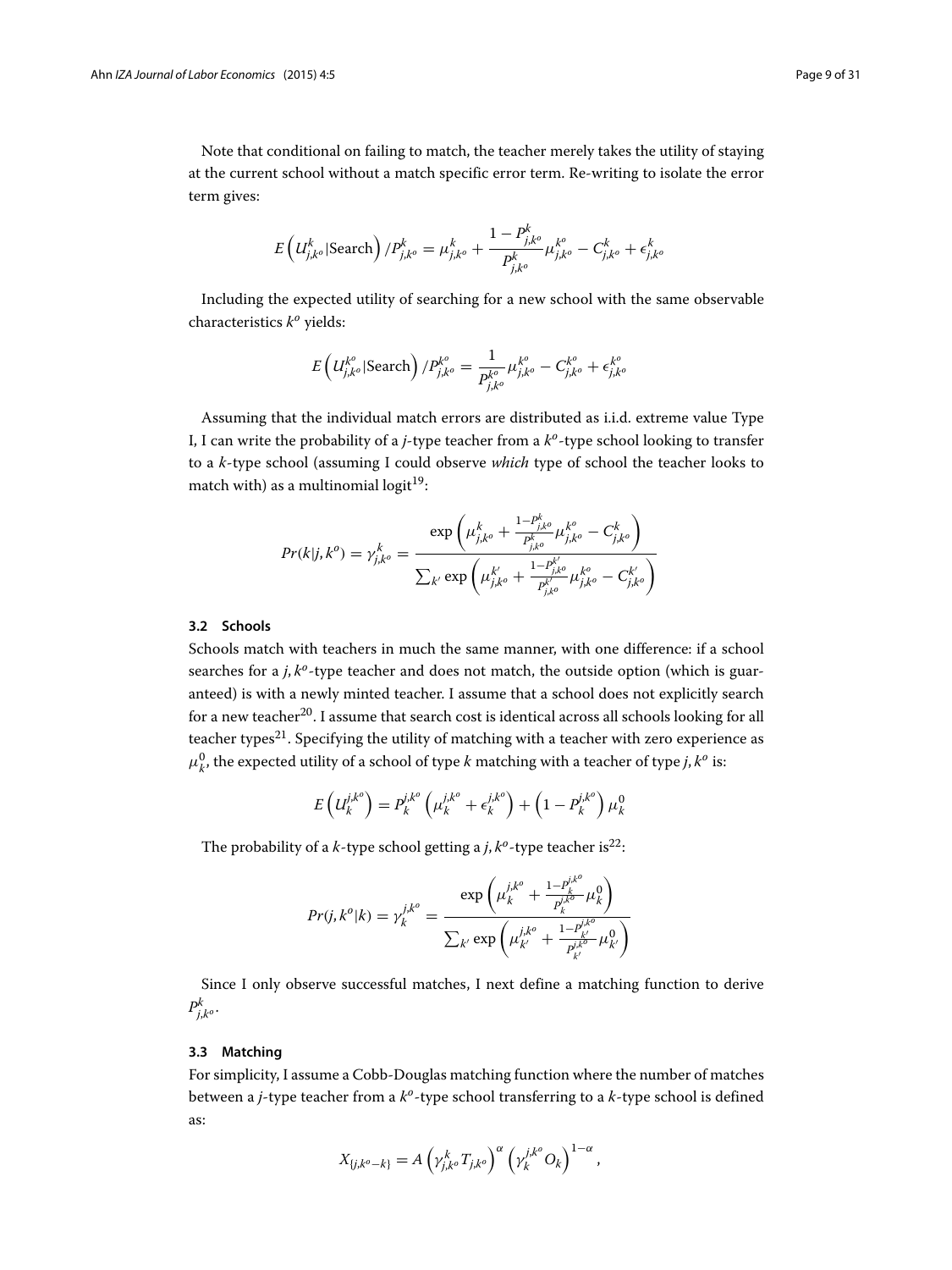where  $T_{j,k}$ <sup>o</sup> is the number of *j*-type teachers from  $k^o$  schools who search for new positions, and  $O_k$  is the number of teacher positions open from  $k$ -type schools. *A* is a normalizing constant. Then, the probability of matching can be written as:

$$
P_{j,k^o}^k = A \left( \frac{\gamma_k^{j,k^o} O_k}{\gamma_{j,k^o}^k T_{j,k^o}} \right)^{1-\alpha}
$$
  

$$
P_k^{j,k^o} = A \left( \frac{\gamma_{j,k^o}^k T_{j,k^o}}{\gamma_k^{j,k^o} O_k} \right)^{\alpha}
$$

It is worth noting that in this framework, the probability of matching with a newly minted teacher from the school side,  $P_k^0$ , is unidentified even if searching in this market were allowed. In the matching framework, both the number of searching teachers and schools are necessary to derive the matching probabilities. However,  $T_0$ , the number of newly minted teachers in the market is unidentified since those new teachers who failed to match are never observed.

#### **3.4 Teacher decision to enter the transfer market**

I assume that schools *must* fill empty positions. Teachers do have an option to not enter the transfer market<sup>23</sup>. I define the teacher's value of entering the transfer market ( $VT$ ) and not entering (*VN*) as:

$$
VT_{j,k^o} = E\left(\sum_{k}^{K} \gamma_{j,k^o}^k \left(P_{j,k^o}^k \left(\mu_{j,k^o}^k - C_{j,k^o}^k + \epsilon_{j,k^o}^k\right) + \left(1 - P_{j,k^o}^k\right)\left(\mu_{j,k^o}^{k^o}\right)\right)\right) - K_{j,k^o}
$$
  

$$
VN_{j,k^o} = \mu_{j,k^o}^{k^o}
$$

At this point, I assume  $E\left(\epsilon_{j,k^o}^k|P_{j,k^o}^k\right)$  $= 0$ ∀ $k \in K$  to the teacher as well. The entry cost contains the error term ν, which is distributed i.i.d. normal:

$$
K_{j,k^o} = z_{j,k^o} + v_{j,k^o}
$$

The *j*-type teacher from  $k^o$ -type school searches when  $VT_{j,k^o} > VN_{j,k^o}$ , so the number of *j*,  $k^o$ -type searchers  $T_{j,k^o}$  equals:

$$
T_{j,k^o} = \sum_{j,k^o} 1 \left( v_{j,k^o} > \sum_{k}^{K} \gamma_{j,k^o}^k \left( P_{j,k^o}^k \left( \mu_{j,k^o}^k - C_{j,k^o}^k \right) + \left( 1 - P_{j,k^o}^k \right) \left( \mu_{j,k^o}^{k^o} \right) \right) - \mu_{j,k^o}^{k^o} - z_{j,k^o} \right)
$$

Note that  $\nu$  is teacher-type specific and not match specific. Because the WCS and the administrative data cannot be linked at the teacher level, it is impossible to discern whether some teachers are immobile by choice or by a failed search. To deal with this constraint of the data, I assume that the initial decision to enter the market is independent of the match specific error  $(\epsilon)$  draws that the teacher observes when she chooses to search in particular school markets. The ν term is then interpreted as a shock that impacts only the entry cost for the teacher. For example, health, family, or financial reasons may change a teacher's willingness to uproot and move, which is unchanging across all school markets she can potentially search in.

#### <span id="page-9-0"></span>**3.5 Teacher Decision to Quit**

I do not explicitly model a teacher quit decision in the model. Labeling the current school year as *t* and the next school year as  $t + 1$ , the search decision is made between *t* and  $t + 1$ .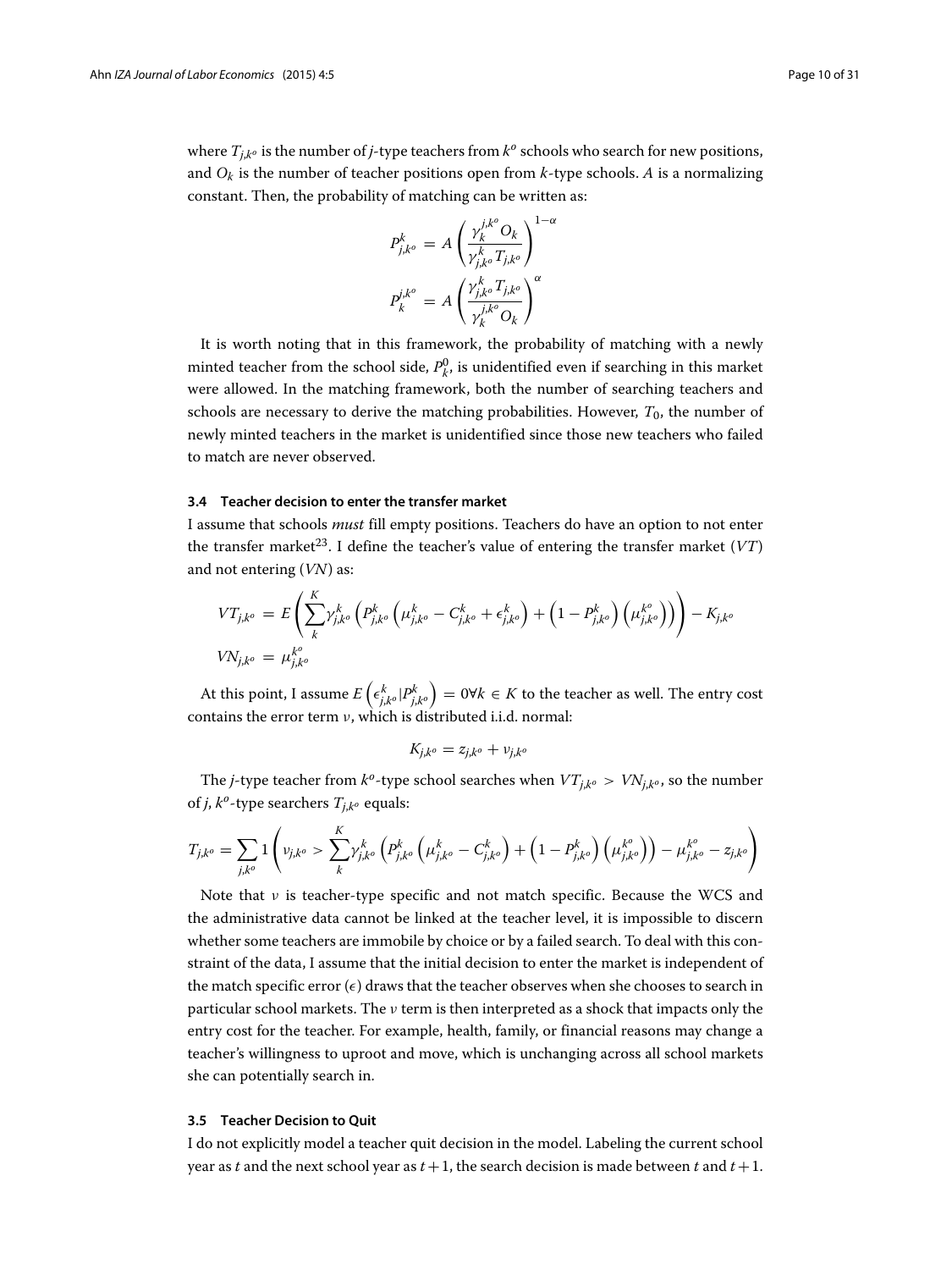I assume that a teacher who has decided to leave the profession due to her unsatisfactory search outcome serves out her contract in year  $t+1$  and exits in year  $t+2$ . More generally, I do not include the quit decision in the choice set for teachers because to exit the profession is a longer-term, career changing/ending decision that is dynamic in nature and ill-suited to a one-shot game model<sup>24</sup>. This assumption is tacitly confirmed by the fact that the fraction of teachers who identify themselves as planning on leaving the teaching profession in the WCS ( $\approx$  8.7% of the sample) is close to the actual fraction of teachers who are lost from the data between years *t* and  $t + 1 \approx 9.7\%$  of the sample).

#### **3.6 School decision to enter the transfer market**

While it is technically possible to write out the school's decision to search using the framework specified for the teacher search decision specified above, I choose to abstract away from the school decision. It seems that schools do not have much of a decision to make whether to search or not. If a class does not have a teacher assigned to it, the school must fill this position. While it may be feasible to not hire a teacher and distribute students into the remaining classes, it seems unclear what, if any, utility or education production function this decision would maximize. Conditional on the salary budget *and* salary for individual teachers being exogenous to the principal, I assume the principal would never decide not to search if a need exists<sup>25</sup>.

#### <span id="page-10-0"></span>**4 Estimation**

The data available dictate the econometric model. Teachers can be identified up to the school-level, and minimal demographic characteristics are available in the WCS. In particular, using the WCS, I can discern what fraction of teachers of a certain type from each school decides to search for a new teaching position. However, I cannot link the teacher from the WCS to the NC administrative data. This means that I cannot directly link the entry-into-the-transfer-market decision to the search-in-a-particular-market decision individually. I divide teachers by the three experience levels defined in the data section as well as the origin school type. This identifies six unique types of teachers and two types of schools<sup>26</sup>. Origin school type should matter to teachers, because the assumption is that transferring teachers are referencing the type of school they came from, to judge whether they will be happier moving to a particular type of school. Origin school should also matter to the searching school as well, as an immediately observable signal of teacher quality. Significant parameter estimates on the origin type variable in the school's utility function seem to indicate that principals do use this information in selecting what markets to search in $^{27}$ .

The general strategy then is to break down the decision process into two sequential search decisions. In the first, using the WCS data, I extract the probability of entry into the transfer market by teacher type, which will be parametrized by the individual expected utilities of matching with the different types of schools (as well as failing to match and remaining in the current school). This will 'predict' the number of teachers who decide to search, which can be plugged into the probability of matching, which can then be plugged into the probability of searching in a particular market, conditional on deciding to search. Finally, these probabilities can be plugged back into the entry decision to generate the predicted number of searchers again.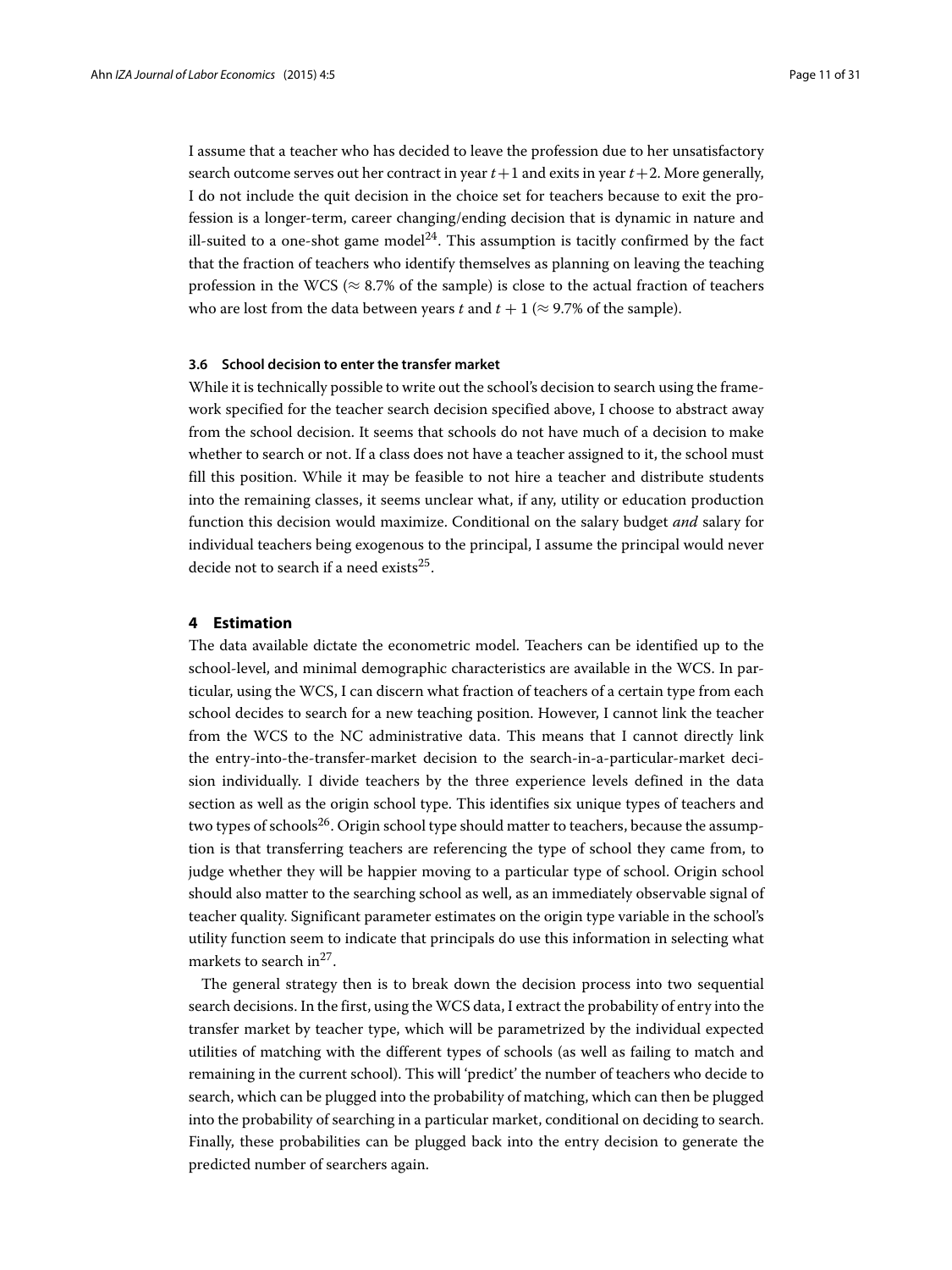If a teacher of type *j* from school type *k<sup>o</sup>* decides to enter the transfer market, the outcome is described in the WCS data as  $S_{i,k^o} = 1$ . If the teacher decides to forgo search,  $S_{i,k^o} = 0$ . Again, it is worth noting that from the teacher side, the sample *excludes* new teachers. The log likelihood for the entry decision is:

$$
L_{s} = \sum_{j,k^{o}}^{J,K} \sum_{i}^{T_{j,k^{o}}} I(S_{j,k^{o}} = 1) \ln \Phi \left( \sum_{k}^{K} \gamma_{j,k^{o}}^{k} \left( P_{j,k^{o}}^{k} \left( \mu_{j,k^{o}}^{k} - C_{j,k^{o}}^{k} \right) + \left( 1 - P_{j,k^{o}}^{k} \right) \left( \mu_{j,k^{o}}^{k^{o}} \right) \right) - \mu_{j,k^{o}}^{k^{o}} - z_{j,k^{o}} \right) + \sum_{j,k^{o}}^{J,K} \sum_{i}^{T_{j,k^{o}}} I(S_{j,k^{o}} = 0) \ln \left( 1 - \Phi \left( \sum_{k}^{K} \gamma_{j,k^{o}}^{k} \left( P_{j,k^{o}}^{k} \left( \mu_{j,k^{o}}^{k} - C_{j,k^{o}}^{k} \right) + \left( 1 - P_{j,k^{o}}^{k} \right) \left( \mu_{j,k^{o}}^{k^{o}} \right) \right) - \mu_{j,k^{o}}^{k^{o}} - z_{j,k^{o}} \right) \right),
$$

where  $\Phi(\cdot)$  is the standard normal distribution function.

If a teacher of type *j* from school *k<sup>o</sup>* transfers to a new school, the outcome is described in the administrative data as a match,  $M_{i,k^o} = k$ . If the teacher remains at her current school,  $M_{j,k^o} = 0$ . The log likelihood for the matching model is then:

$$
L_m = \sum_{k}^{K} \sum_{j,k^o}^{J,K} \sum_{i}^{T_{j,k^o}} I(M_{j,k^o} = k) \left( \ln \gamma_{j,k^o}^k + \ln P_{j,k^o}^k + \ln \Phi(S_{j,k^o} = 1) \right)
$$
  
+ 
$$
\sum_{j,k^o}^{J,K} \sum_{i}^{T_{j,k^o}} I(M_{j,k^o} = 0) \ln \left( \sum_{k}^{K} \gamma_{j,k^o}^k \left( 1 - P_{j,k^o}^k \right) \Phi(S_{j,k^o} = 1) + (1 - \Phi(S_{j,k^o} = 1)) \right)
$$
  
+ 
$$
\sum_{k}^{K} \sum_{j,k^o}^{J,K \setminus \{0\}} \sum_{i}^{S_k} I(M_k = j, k^o) \left( \ln \gamma_k^{j,k^o} + \ln P_k^{j,k^o} \right)
$$
  
+ 
$$
\sum_{k}^{K} \sum_{i}^{S_k} I(M_k = 0) \ln \left( \sum_{j,k^o}^{J,K \setminus \{0\}} \gamma_k^{j,k^o} \left( 1 - P_k^{j,k^o} \right) \right)
$$

This first line of the likelihood function contributes the probability of observing a *j*, *k<sup>o</sup>* type teacher who searches and matches with a type *k* school. The second line contributes the probability of observing a teacher of a certain type who does not match, which could arise because she failed to match or chose not to search. The third line contributes the probability of a school of a certain type matching with a certain type of teacher. The fourth line contributes the probability of a school failing to find a match and hiring a new teacher. The summation over the types of teachers  $(j, k^o)$  in the third and fourth lines emphasizes the exclusion of new teachers.

Teacher side  $\gamma^k_{j,k^o}$  and school side  $\gamma^{\dot{j},k^o}_k$  choice probabilities are specified as multinomial logits. From the teacher side<sup>28</sup>:

$$
\mu_{j,k^o}^k = \overrightarrow{\beta^k} x_{j,k^o}
$$

and from the school side:

$$
\mu_k^{j,k^o} = \overrightarrow{\beta^{j,k^o}} x_k
$$

I fix  $\alpha = 0.5$  to allow for symmetric friction from both the teacher and school side<sup>29</sup>.

During the first iteration, from the WCS data, I extract the number of searching teachers and the probability of entering the transfer market by teacher type ( $T_{j,k}$ <sup>*o*</sup> and  $\Phi(S_{j,k}$ <sup>*o*</sup> = 1), respectively). From the administrative data set, I extract the number of vacancies by school type  $(O_k)$ . The part of the likelihood for schools that do not match are defined as schools that hire new teachers. Therefore,  $O_k$  is defined as the sum of transfers and new hires. Using these values, I maximize the log likelihood of the matching model (*Lm*) while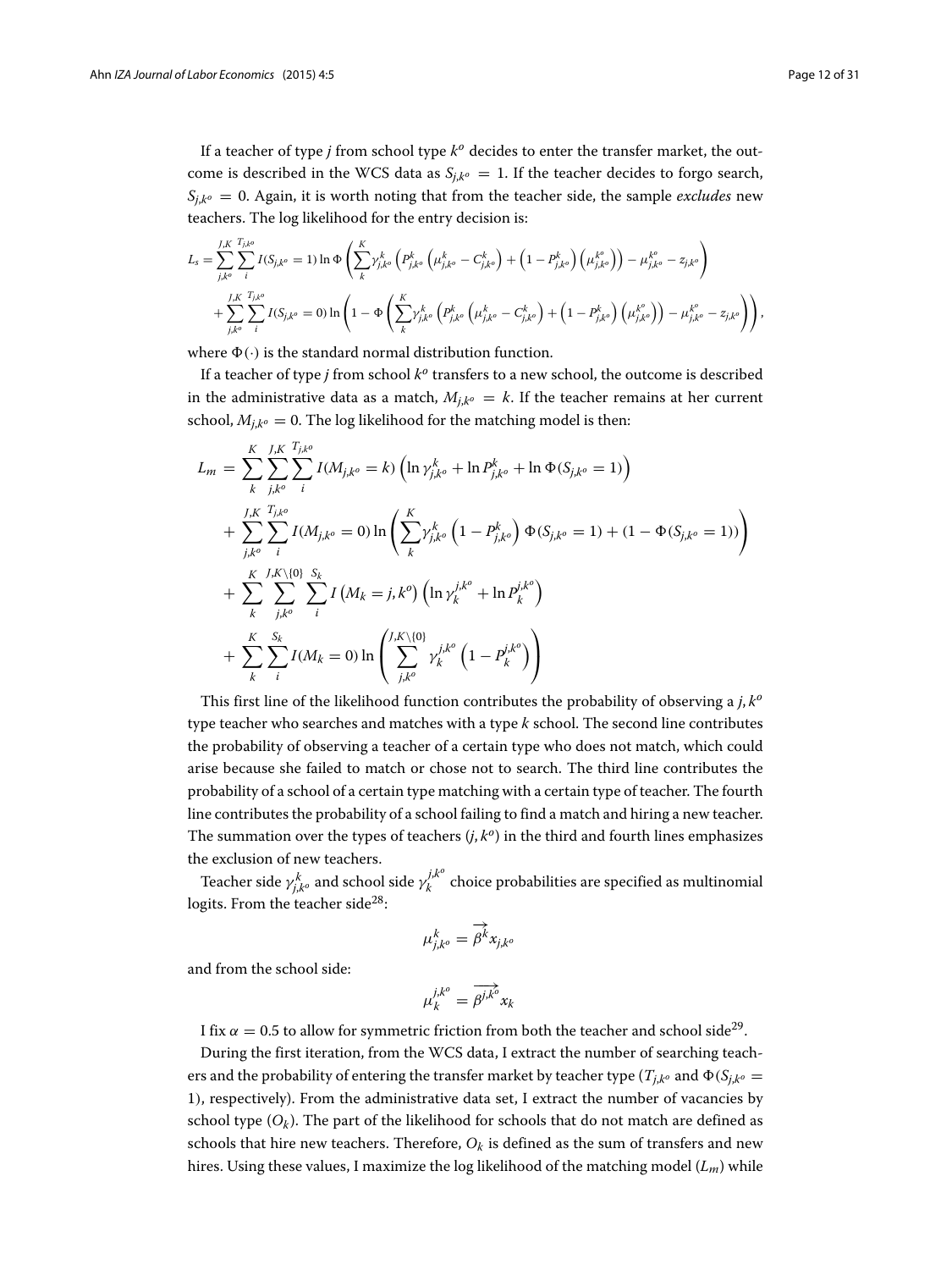solving for the fixed point (at the teacher and school matching probabilities  $(P_{j,k^o}^k$  and  $P_k^{j,k^o}$ , respectively)). With these values in hand, I calculate the probabilities and expected utility values needed to maximize the log likelihood of the entry decision (*Ls*) to generate the predicted number of teachers  $(\widehat{T_{j,k^o}})$  and the probability of entry  $\left(\Phi\left(\widehat{S_{j,k^o}}=1\right)\right)$ . This is iterated until convergence, defined below.

At each iteration *t*, a set of parameters, predicted probabilities, and number of searching teachers are estimated. The system converges when:

$$
\left\|\left\{\widehat{P_{j,k^o}^k}, \widehat{P_k^{j,k^o}}, \widehat{T_{j,k^o}}, \Phi(\widehat{S_{j,k^o}}=1)\right\}_t - \left\{\widehat{P_{j,k^o}^k}, \widehat{P_k^{j,k^o}}, \widehat{T_{j,k^o}}, \Phi(\widehat{S_{j,k^o}}=1)\right\}_{t-1}\right\| < \eta \forall j \in J, k \in K, k^o \in K,
$$

where  $\eta \rightarrow 0$ .

#### <span id="page-12-0"></span>**5 Results**

The parameter estimates are presented in Tables [3](#page-12-1) and [4.](#page-13-0) Table [3](#page-12-1) contains the parameters for the cost function in the teacher's initial decision on whether to enter the teacher transfer market. Compared to the base-line case of a teacher with high experience, no advanced degree, and no certification, a teacher is more likely to enter the market if she is less experienced, has an advanced degree, or is certificated, all else equal. This provides confirmation of results found in other studies that show that teachers with high pre-service qualification tend to apply for transfers at a higher rate. Interestingly, currently being at a bad school is not a significant predictor of search.

Mid level experience (4 to 10 years in the teaching profession) is the strongest predictor of search. This is most likely due to the combination of the teacher having earned tenure (thus being more confident about their career prospects compared to low experience teachers) yet young enough to be mobile compared to teachers with more years of service.

Table [4](#page-13-0) shows the utility parameters of teachers matching with a particular school type and of schools matching with a particular teacher type. The top-third of Table [4](#page-13-0) contains parameters for teacher utility. The parameter on low experience for matching with a bad school type is 0.3224. That is, compared to the base case of a teacher with high experience originating from a good school, a low experience teacher is happier matching with a bad school. The negative parameter on mid experience can be interpreted as the significant disutility felt by a mid experience teacher when matching with a bad school,

<span id="page-12-1"></span>

|             | Entry cost parameters (Std. err.) |
|-------------|-----------------------------------|
| White       | 0.1180(0.0217)                    |
| Low exp.    | $-0.1608(0.0223)$                 |
| Mid exp.    | $-0.6661(0.0183)$                 |
| MA or above | $-0.1473(0.0173)$                 |
| Certified   | $-0.1031(0.0257)$                 |
| Bad schl.   | $-0.0209(0.0226)$                 |
| Constant    | 1.4472 (0.0237)                   |

**Table 3 Teacher decision to enter transfer market**

Dependent variable is whether the surveyed teacher answered that she would be seeking to move to a new school in the next academic year from the WCS data set.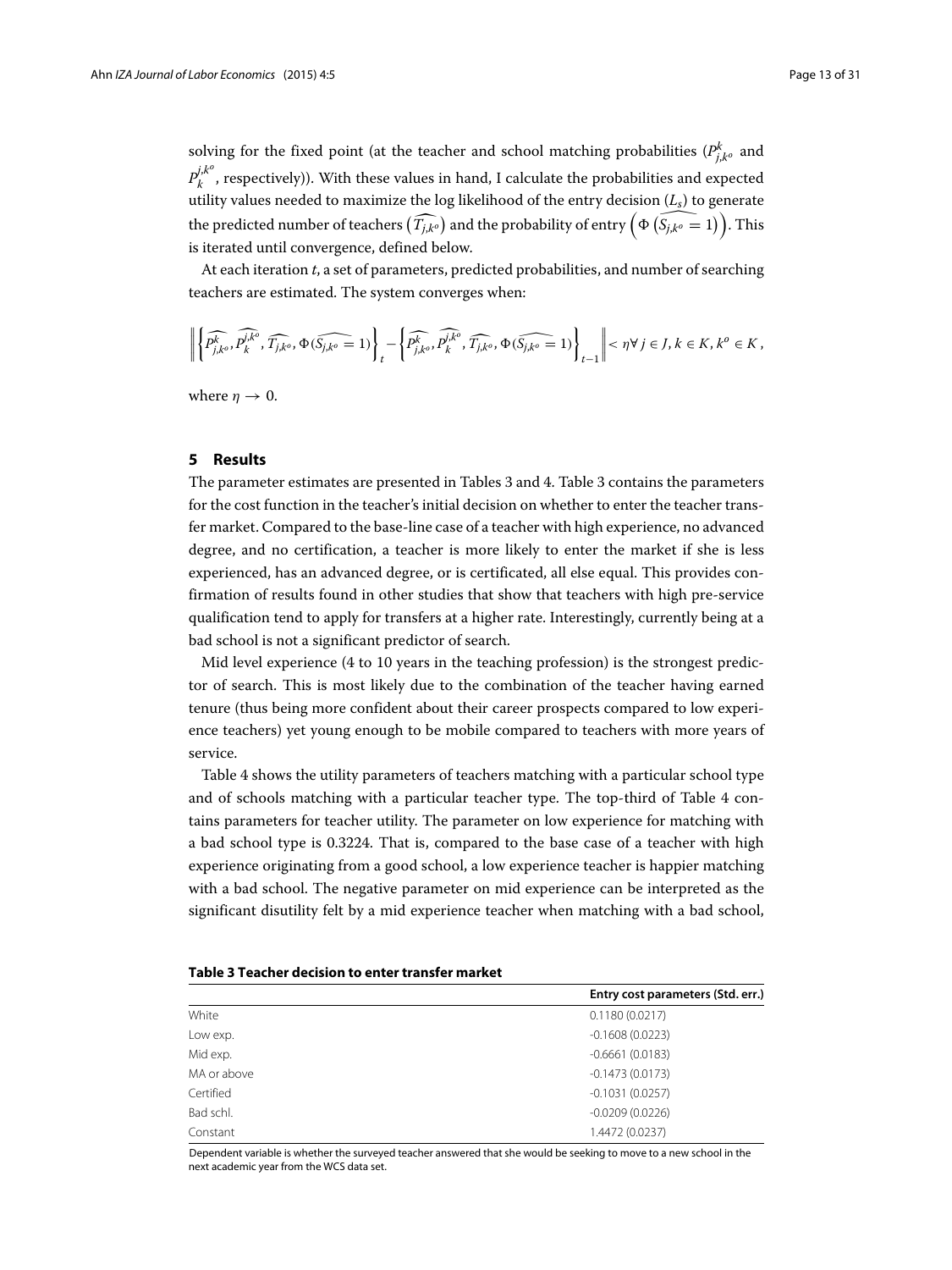# **Table 4 Teacher-school match**

|                   |                   |                   | Teacher side parameters (Std. err.)          |                   |                   |                   |
|-------------------|-------------------|-------------------|----------------------------------------------|-------------------|-------------------|-------------------|
|                   |                   | School types      |                                              |                   |                   |                   |
|                   | Bad               | Good              |                                              |                   |                   |                   |
| Low exp.          | 0.3224(0.0114)    | 0.2764(0.0083)    |                                              |                   |                   |                   |
| Mid exp.          | $-0.7503(0.0275)$ | 0.0505(0.0065)    |                                              |                   |                   |                   |
| $k^{\circ} =$ bad | 1.4381 (0.1279)   | 0.7085(0.0662)    |                                              |                   |                   |                   |
| Constant          | $-0.4545(0.0720)$ | 1.3501 (0.0013)   |                                              |                   |                   |                   |
|                   |                   |                   | School side parameters (Std. err.)           |                   |                   |                   |
|                   |                   |                   | Teacher types (exp. level/origin schl. type) |                   |                   |                   |
|                   | Low/bad           | Mid/bad           | High/bad                                     | Low/good          | Mid/good          | High/good         |
| Bad schl.         | 0.8401(0.0127)    | 1.1031 (0.0023)   | 1.4815 (0.0118)                              | $-1.3037(0.0327)$ | $-0.8071(0.0082)$ | $-1.4123(0.0291)$ |
| Constant          | $-2.4802(0.0356)$ | $-1.0205(0.0148)$ | $-0.6287(0.0441)$                            | 0.7554(0.0122)    | 1.6317 (0.0531)   | 2.1385 (0.0262)   |
|                   |                   |                   | <b>Probability parameters</b>                |                   |                   |                   |
| A                 | 0.4626(0.0013)    |                   |                                              |                   |                   |                   |
| $\alpha$          | $0.5$ (fixed)     |                   |                                              |                   |                   |                   |

<span id="page-13-0"></span>Teacher and school utility parameters and matching function estimates. α, the matching elasticity from the teacher side, is fixed at 0.5.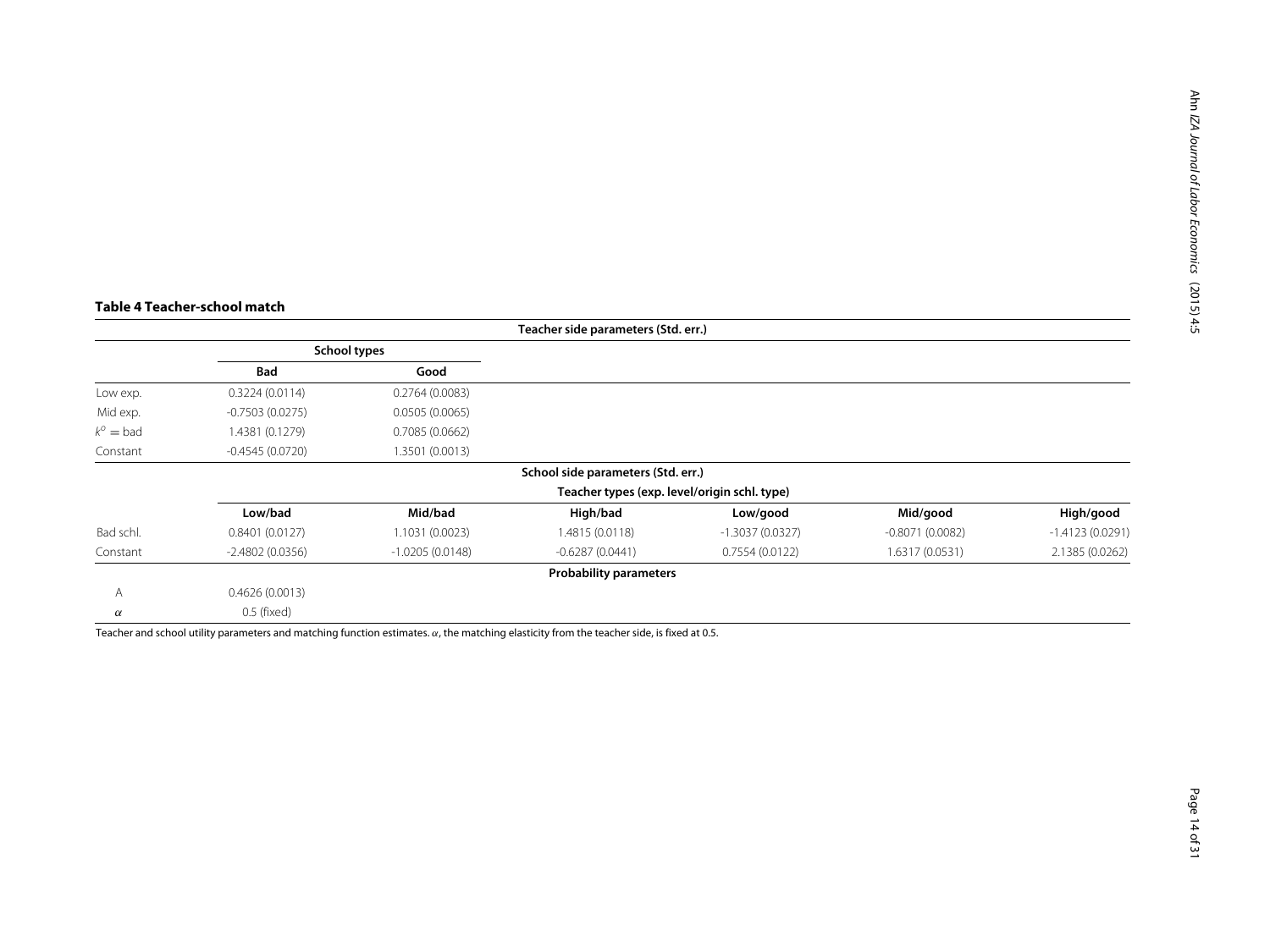compared to a highly experienced teacher. This may be due to the fact that a mid-career teacher regards a transfer as a chance to move into a more desirable school, while a highly experienced teacher moving may be driven by life-style concerns unrelated to school quality. The parameter on originating from a bad school is 1.4381. That is, a teacher from a bad school will be significantly happier to match with a bad school compared to a teacher from a good school.

On the school side (the middle of Table [4\)](#page-13-0), a bad school does not mind matching with a teacher originally from a bad school (0.8401 for low expereince, 1.1031 for mid experience, and 1.4815 for high experience). On the other hand, good schools are significantly happier to match with teachers who originate from good schools. This can be seen by noting that the utility of a good school matching with a low experience teacher from a good school (0.7554) is much higher than the utility of a good school matching with a high experience teacher from a bad school (-0.6287). This shows that good and bad schools have different priorities in recruiting teachers, with bad schools favoring experience and good schools choosing based on where the teacher came from. This will be reflected in the match and search probabilities.

The bottom-third of Table [4](#page-13-0) shows the matching parameters. As stated previously,  $\alpha$  is fixed in the estimation at 0.5. This has the effect of assuming that teachers and schools contribute equally to the matching process. The number of matches between teachers and schools is now defined as:

$$
X_{\{j,k^o-k\}} = A\left(\gamma^k_{j,k^o} T_{j,k^o}\right)^{\alpha} \left(\gamma^j_k \right)^{\alpha} O_k\right)^{1-\alpha}
$$

$$
= A\sqrt{\gamma^k_{j,k^o} T_{j,k^o} \cdot \gamma^j_k \right)^{\alpha} O_k}
$$

This is admittedly a strong assumption. Some teachers (or principals) may be more or less active or effective in searching for a match. A more active teacher may skew  $\alpha$  higher, and a more active principal may lead to a lower α. The probability normalizing constant *A* was estimated as an exponential function to prevent generating a negative probability<sup>30</sup>.

Table [4](#page-13-0) presents the estimated search  $\left(\gamma_{j,k^{\sigma}}^{k}\right)$  $\int$  and match probabilities  $\left(P^k_{j,k^o}\right)$  of teachers. The first two columns present the estimated probability of a *j*, *ko*-type teacher searching for a *k*-type school. The last two columns show, conditional on searching for a *k*-type school, the estimated probability of the  $j, k^o$ -type teacher matching with the desired school type. For example, 11.18% of teachers with low experience who are currently at bad schools will seek a match with another bad school, while 88.82% of these teachers will seek a match with a good school. Of these teachers who search for a bad school, 53.61% will successfully match. Of these teachers that search for a good school, only 34.73% will be able to move next year.

Results show that the probability of matching with a bad school is always greater than the probability of matching with a good school for teachers originating from bad schools. This is not very surprising. It is attributable to higher rates of transfer at bad schools, leading to more vacancies, and fewer teachers of all types searching for positions at bad schools, leading to less competition for these positions. Table [4](#page-13-0) also shows that the probability of finding a match increases with experience level and with originating from a good school. For matching with a good school, originating from a good school dominates experience level. To match with a bad school, higher experience dominates school origin.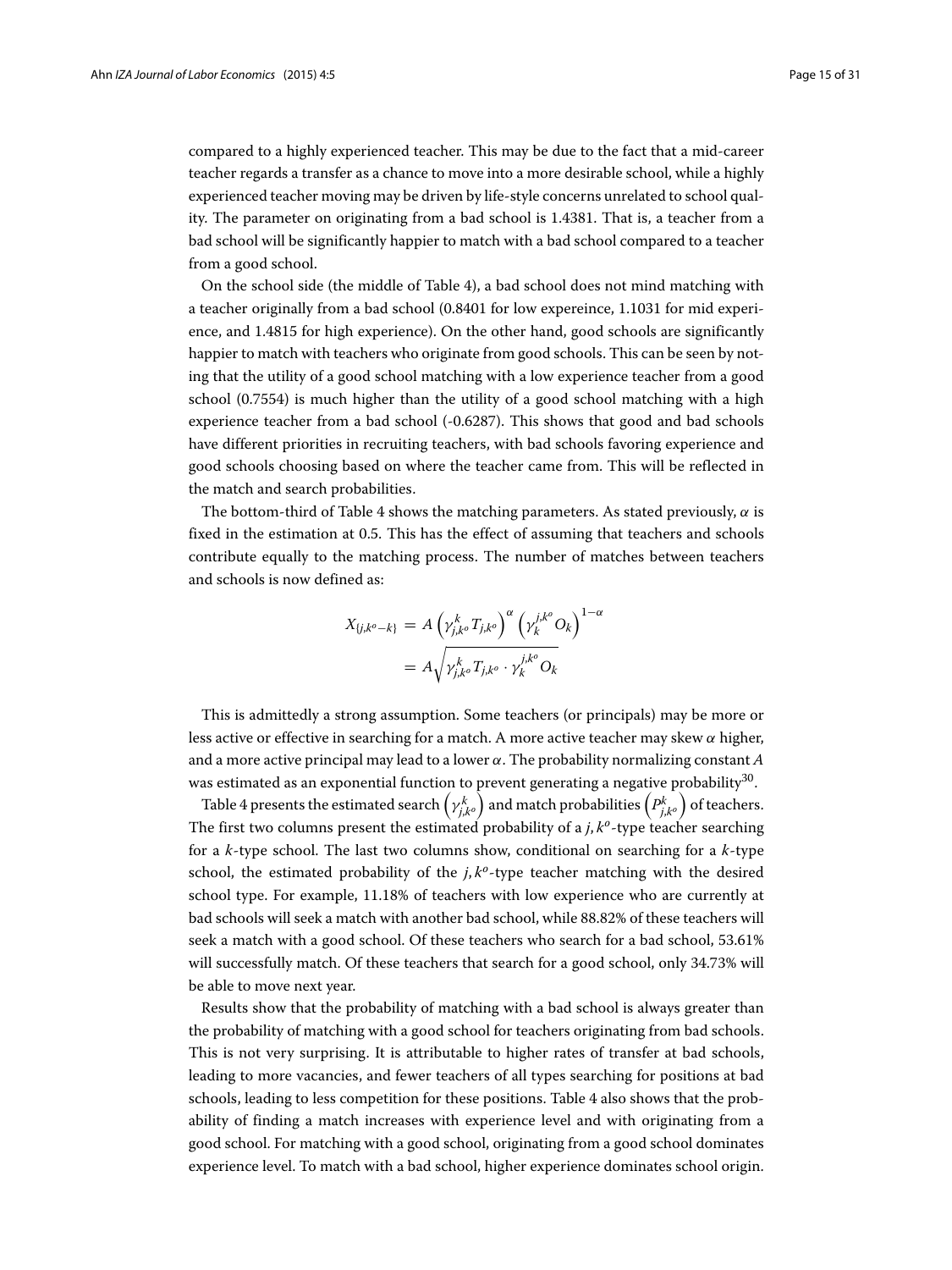These probabilities confirm the utility parameter results observed in Table [4,](#page-13-0) that good and bad schools have different priorities in recruiting teachers.

These match probabilities, along with the utility of matching, drive the search decision of teachers. Most teachers favor searching for a match with a good school. The lack of a flexible wage in the teacher labor market results in bad schools having a difficult time competing with good schools for these teachers. This holds even for teachers with low levels of experience because if a teacher does not succeed in finding a match, she can always take her outside option of remaining at her current school. This emboldens low experience teachers to search at a high rate. Interestingly, low-experienced teachers from good schools have a higher probability of searching for a bad school to match with, compared to all other groups (36% compared to about 12%). This could indicate these teachers who are already in good schools are looking to move for non-occupation-related reasons, or these could be non-tenured teachers who are pushed out of their initial placement after being found to be unsatisfactory<sup>31</sup>.

Table [4](#page-13-0) also reconciles why currently being at a bad school does not induce stronger search, as observed in Table [3,](#page-12-1) yet summary statistics from Table [1](#page-1-0) suggests teachers queue for a chance at moving to better schools. While teachers with low and high levels of experience are relatively immobile, mid experience teachers engage in search by focusing almost entirely on matching with good schools. Low experience teachers are immobile because they are more likely to fail to match with their desired school. High experience teachers do not move because they are less likely to be in the transfer market to start. Therefore, while the levels of low and high experienced teachers tend to stay relatively constant across good and bad schools, mid-level experience teachers move aggressively into good schools (or fail to match and stay at the current schools), thus generating the observed aggregate trends.

The probabilities in Table [4](#page-13-0) also highlight the turbulence and friction in the teacher labor market that is hidden in the summary statistics. While, as noted above, there are usually large differences in probability of matching to a good school compared to a bad school, even at its largest, the disparity is under 30 percentage points. Low experience teachers from bad schools, who by far are the least likely to succeed in matching with a good school, still have a 35% chance. High experience teachers from good schools, who have the highest probability of matching with bad or good schools, have a 65% and a 64% chance, respectively, meaning even these teachers are not assured of successfully matching with their desired choice all the time. Combined with search probability values, these numbers indicate that there is a lot of movement from good schools to bad schools, from bad to good, from bad to bad, from good to good, and stationary teachers who want to move but fail to find a suitable match. The gradual convergence seen in the data summaries is the result of the combination of all of these movements (as well as teachers who are not searching).

Table [5](#page-16-0) presents the search  $\left(\gamma_k^{j,k^o}\right)$ ) and match probabilities  $\left(P_k^{j,k^o}\right)$  of schools. The top two rows present the estimated probability of a *k*-type school searching for a *j*, *ko*-type teacher. The bottom two rows show the estimated probability of the *k*-type school successfully matching with the desired *j*, *ko*-type teacher, conditional on searching for her type. For example, only 3.31% of bad schools will search for a teacher with low experience who is currently at a bad school. Meanwhile, 35.99% of these schools will search for a teacher who is already at a good school with a mid-level of experience.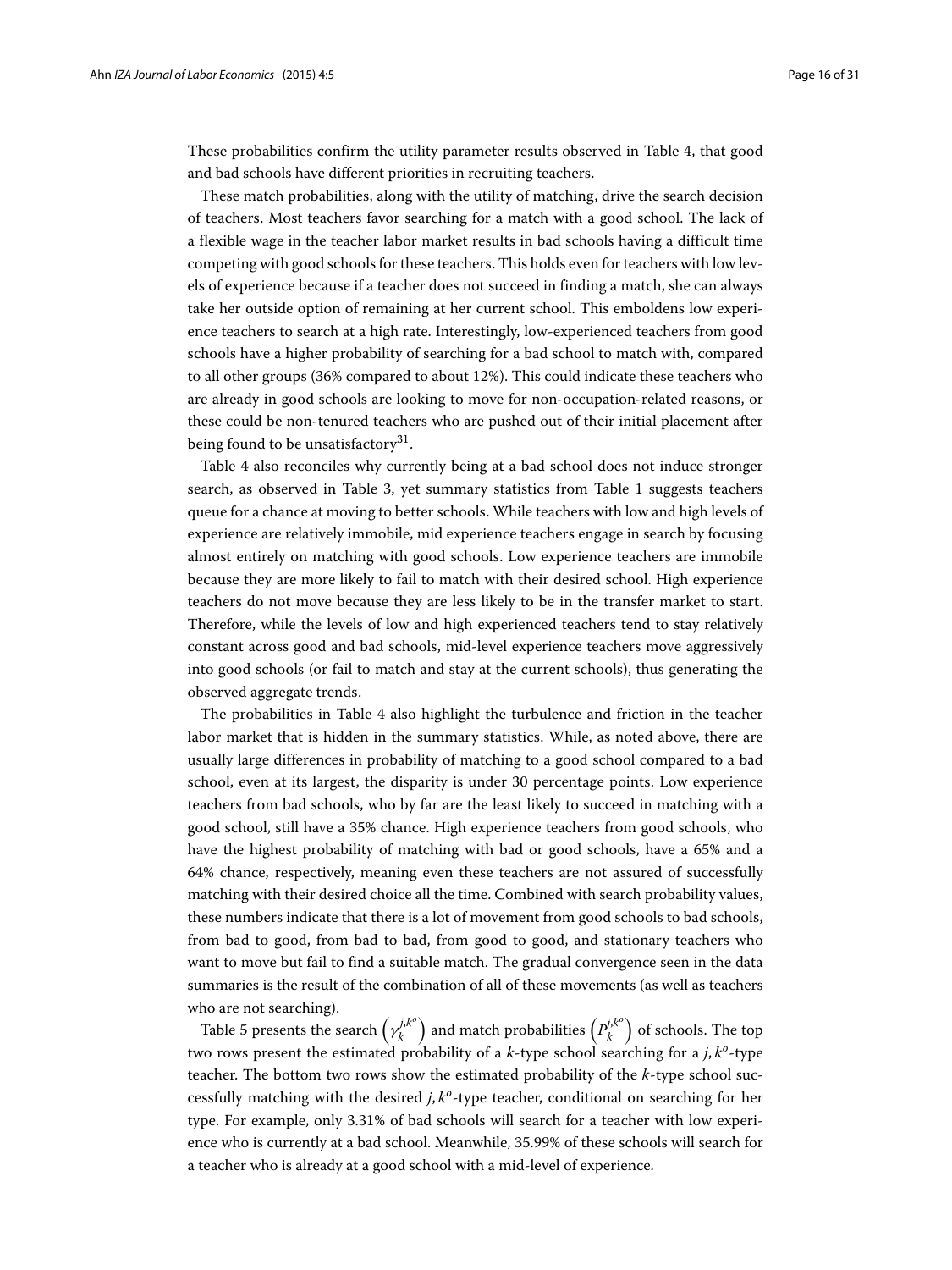<span id="page-16-0"></span>

| Tch. Type ( <i>j, k<sup>o</sup></i> ) |           | Search probabilities $(\gamma^k_{j,k^o})$ | $P_{j,k}^k$<br>Match probabilities |            |  |  |
|---------------------------------------|-----------|-------------------------------------------|------------------------------------|------------|--|--|
|                                       | Bad schl. | Good schl.                                | Bad schl.                          | Good schl. |  |  |
| Low exp., bad schl.                   | 0.1118    | 0.8882                                    | 0.5361                             | 0.3473     |  |  |
| Mid exp., bad schl.                   | 0.1239    | 0.8761                                    | 0.7013                             | 0.4683     |  |  |
| High exp., bad schl.                  | 0.1133    | 0.8867                                    | 0.7946                             | 0.4915     |  |  |
| Low exp., good schl.                  | 0.3664    | 0.6636                                    | 0.3875                             | 0.6062     |  |  |
| Mid exp., good schl.                  | 0.1892    | 0.8108                                    | 0.5520                             | 0.6153     |  |  |
| High exp., good schl.                 | 0.0669    | 0.9331                                    | 0.6503                             | 0.6425     |  |  |

| Table 5 Search/Match probabilities (teacher side): $\gamma^k_{j,k^o}$ and $P^k_{j,k^o}$ |  |  |  |  |
|-----------------------------------------------------------------------------------------|--|--|--|--|
|-----------------------------------------------------------------------------------------|--|--|--|--|

Estimated probability of a  $j$ ,  $k^o$ -type teacher searching for a  $k$ -type school  $\left(\mathcal{V}_{j,k^o}^k\right)$ , and conditional on searching for a  $k$ -type school, estimated probability of matching  $\left(P_{j,k^o}^{k}\right)$ .

Bad schools have the highest probabilities of matching with teachers with low levels of experience (39.91% with teachers from bad schools and 55.21% with teachers from good schools). They also stand a good chance of matching with teachers from good schools, especially those with low levels of experience. This is consistent with the high search rate of these teachers for bad schools, as was seen in Table [4.](#page-13-0) In addition, because teachers from good schools outnumber those from bad schools by more than 6 to 1, even a small fraction of teachers from good schools seeking to move to a bad school will make matching relatively easy from the school-side. Good schools can more easily match with teachers from bad schools, but they spend almost no time searching in these markets. Summing across all experience levels, good schools spend only 11.69% of their search time for teachers from bad schools. Yet even if good schools search in the low experience, bad school origin market, their chance of matching stands at 62%. Again, this is indicative of the high degree of search friction in the teacher transfer labor market. These probabilities affect the schools' search decisions. Bad schools search mostly for mid-level and highly experienced teachers originating from both bad and good schools (77.03% of their search time). Good schools focus mostly on mid-level and highly experienced teachers from good schools (75.06% of their search time). Again, this confirms the utility parameters on the school side from Table [4.](#page-13-0)

The motivation for bad schools in focusing their search on teachers with mid experience from good schools is more complex. From Table [6,](#page-16-1) we see that the probability of a bad school matching with teachers from good schools is surprisingly high, at almost 40% for mid-experience teachers. This is because there are so many teachers from good schools

<span id="page-16-1"></span>

| Table o search/match probabilities (school side). $\gamma_{\rm L}$<br>ally $F_L$ |                                           |          |                       |                          |           |            |  |  |  |  |
|----------------------------------------------------------------------------------|-------------------------------------------|----------|-----------------------|--------------------------|-----------|------------|--|--|--|--|
| School type (k)                                                                  | Search probabilities $(\gamma_k^{j,k^o})$ |          |                       |                          |           |            |  |  |  |  |
|                                                                                  | Low, bad                                  | Mid, bad | High, bad             | Low, good                | Mid, good | High, good |  |  |  |  |
| Bad schl.                                                                        | 0.0331                                    | 0.0853   | 0.1191                | 0.1967                   | 0.3599    | 0.2060     |  |  |  |  |
| Good schl.                                                                       | 0.0175                                    | 0.0427   | 0.0567                | 0.1325                   | 0.3050    | 0.4456     |  |  |  |  |
|                                                                                  |                                           |          | Match probabilities ( | $\overline{P_k^{j,k^o}}$ |           |            |  |  |  |  |
|                                                                                  | Low, bad                                  | Mid, bad | High, bad             | Low, good                | Mid, good | High, good |  |  |  |  |
| Bad schl.                                                                        | 0.3991                                    | 0.3050   | 0.2692                | 0.5521                   | 0.3876    | 0.3290     |  |  |  |  |
| Good schl.                                                                       | 0.6161                                    | 0.4568   | 0.4353                | 0.3529                   | 0.3477    | 0.3329     |  |  |  |  |
|                                                                                  |                                           |          |                       |                          |           |            |  |  |  |  |

| Table 6 Search/Match probabilities (school side): $\gamma_k^{j,k^o}$ and $P_k^{j,k^o}$ |  |  |
|----------------------------------------------------------------------------------------|--|--|
|----------------------------------------------------------------------------------------|--|--|

Estimated probability of a *k-*type school searching for a  $j$ ,  $k^o$ -type teacher  $\left(\gamma_k^{j,k^o}\right)$ , and conditional on searching for a  $j$ ,  $k^o$ -type teacher, estimated probability of matching  $\left( P_k^{j,k^o} \right)$ .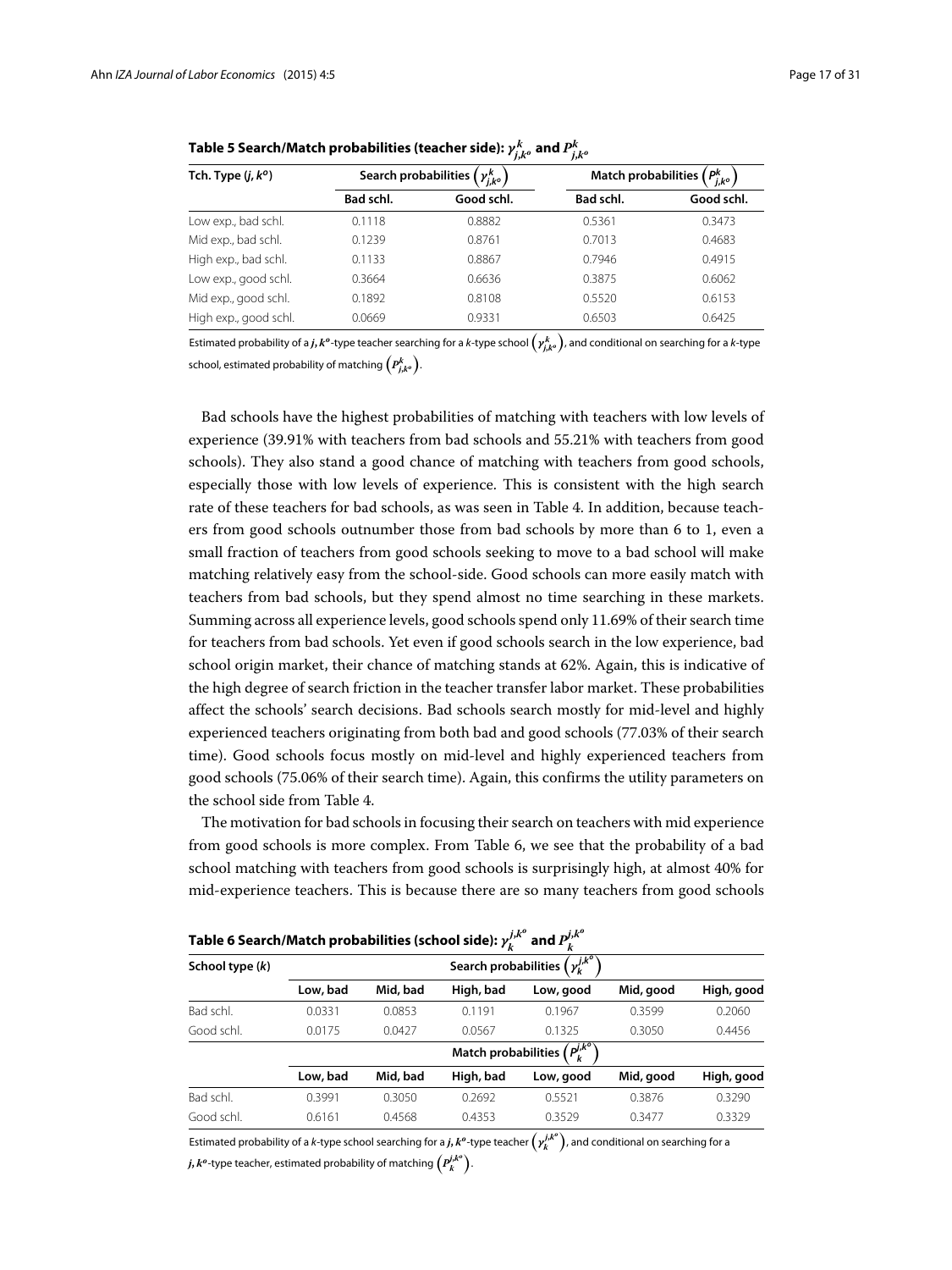in the transfer market. As over 85% of schools in North Carolina are designated as good schools, even a small fraction of these teachers choosing to search for a match with bad schools greatly increase these schools' likelihoods of finding their desired matches.

In addition, the search patterns of schools reveals the true value of the outside option, new teachers. Schools are weighing two options. *P* is the probability of matching, and  $\mu$ (exp.) is the school's utility of matching with a teacher with low, high, or no experience.

$$
(lowP) \cdot \mu(high exp.) - \mu(no exp.)
$$

and

$$
(\text{highP}) \cdot \mu(\text{low exp.}) - \mu(\text{no exp.})
$$

The top equation is the difference in expected utility from searching for a highly experienced teacher and the outside option (new teacher). The bottom equation is the difference in expected utility of matching with a low experience teacher and the outside option. By the observed search behavior of schools, it is clear that both good and bad schools find the top value to be greater than the bottom. This can be true due to a combination of three reasons: a) small difference in P, b) large difference between  $\mu$  for high and low experienced teachers, and c) a high  $\mu$  value for new teachers. Since Table [5](#page-16-0) shows that the probability difference is relatively large, and from the literature it is known that the productivity difference between high and low experienced teachers is rather small, it must be that  $\mu$ (no exp.) is high enough to make new teachers a viable substitute for low experienced teachers<sup>32</sup>. The relatively high likelihood of matching with experienced teachers and the ready substitute in the form of new teachers induces bad schools to be ambitious in courting experienced teachers from good schools.

#### <span id="page-17-0"></span>**6 Policy Simulations**

In the previous section, I showed the teacher transfer market, while looking placid and orderly on the surface, is actually very turbulent and active. Therefore, attempting to intervene to redirect teacher transfers without accounting for the two-sided targeted search and friction may have unintended consequences.

An example of an actual policy change attempted at the district level (Charlotte-Mecklenburg, North Carolina) included a complete ban on teachers transferring to schools that had met district goals for average teacher experience and fraction of teachers holding advanced degrees. The district concurrently offered incentives to encourage teacher transfers into high poverty schools.

In an attempt to explore the policy implications of trying to increase teacher quality at disadvantaged schools, I run two simulations that change the number of vacancies and estimated utility parameter values to generate new counts of searching teachers and schools and new probabilities of searching and matching.

The first simulation shuts down transfers into a fraction of vacancies in good schools by decreasing the number of positions potentially available by 15 percent, essentially setting the probability of these schools searching for teachers across all markets to zero. Charlotte-Mecklenburg is the largest school district in North Carolina, and roughly 1/8 of teaching positions in the sample are located in this district. This simulation approximates the impact on teachers state-wide of banning transfers into Charlotte-Mecklenburg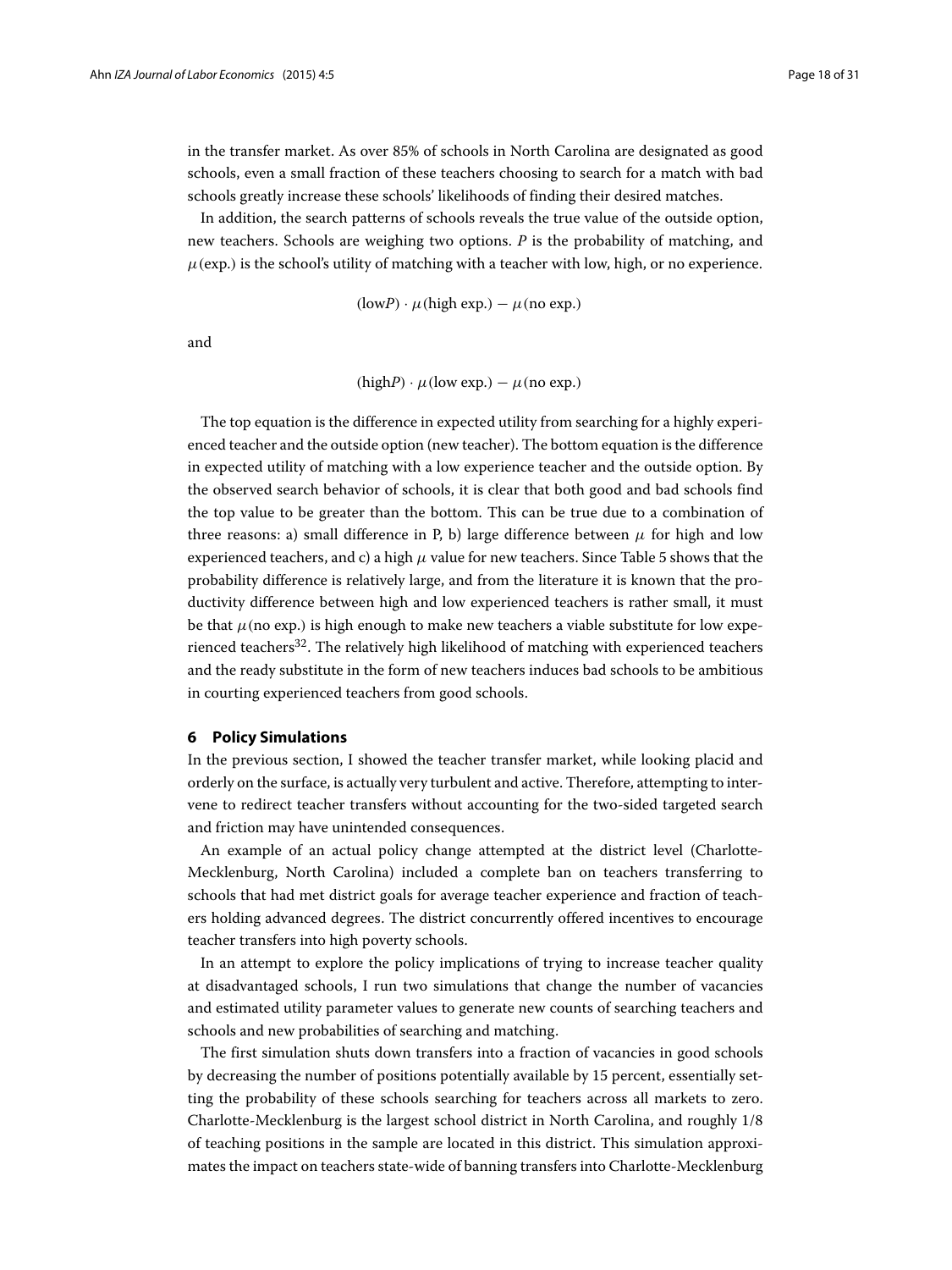schools that had already met their goals for recruiting teachers with good observable characteristics. The simulation results are presented in Table [7.](#page-19-0)

The left-side of the table shows the probability of teachers entering the market, the search probabilities, and the match probabilities conditional on entering the market. The column labeled 'N' shows the number of teachers of each experience level (*j*) ending up (whether through matching, failing to match, or not searching) in school type (*k*). The right-side of the table contrasts the simulation results with the estimated probabilities and equilibrium distribution of teachers from the base case.

With the reduction in positions available for matching, teacher entry into transfer market decreases for every type except those with low experience from good schools. The decline is especially steep for low and high experience teachers from bad schools, who are less likely to engage in search by 8.4 and 7.1 percentage points, respectively. This change is due to the direct effect of teachers who were considering searching in the good school market pulling back, as well as the indirect effect of a reduction in match probability across the board from teachers generally redistributing their search effort toward bad schools.

Search probability  $(\gamma^k_{j,k^o})$  uniformly shifts toward bad schools. This is especially pronounced for low experience teachers from good schools, who shift search by 10 percentage points. From the school-side, a reduction in the number of vacancies from good schools means lower competition for highly desirable teachers for good schools that are still in the market. As such, their strategy of search shifts to searching more heavily for mid and high experience teachers from good schools. Low experience teachers from good schools who are in the search market respond to this by shifting search to the bad school market, where they are most likely to find a match.

Simulation results show fairly substantial decreases in match probability  $\left(P_{j,k^{\sigma}}^{k}\right)$  across all teacher types for bad schools. Match probabilities in good schools, interestingly, increase slightly or are flat across all teacher types. This change is driven by the shift in search strategy of low experience teachers from good schools, who make up a sizable fraction of teachers in the data. Because these teachers shift away from the good school market, other teachers who decide to search in the good school market benefit from decreased competition.

Examining the equilibrium distribution of teachers after the policy implementation, we see that the policy yielded mixed results. The number of teachers in bad schools with low and high experience rose by 8.1% and 2.9%, respectively, while the number of mid experience teachers actually fell by 0.7%. The largest changes in movement patterns for teachers compared to the base case were large numbers of low experience teachers in good schools switching to bad schools and most teachers becoming less likely to enter the transfer market. While the broad suppression of search may be what policy makers intended, examining the distribution of teachers after the simulation, it is far from clear that bad schools benefit from this policy. As described above, schools reveal themselves to regard low experience and new teachers about equally. This valuation gives bad schools license to take chances in recruiting more highly experienced teachers. Bad schools, therefore, may be indifferent to a policy where the primary impact is changing one set of teachers (those with low experience) for an identically valuable set of other teachers (those with no experience).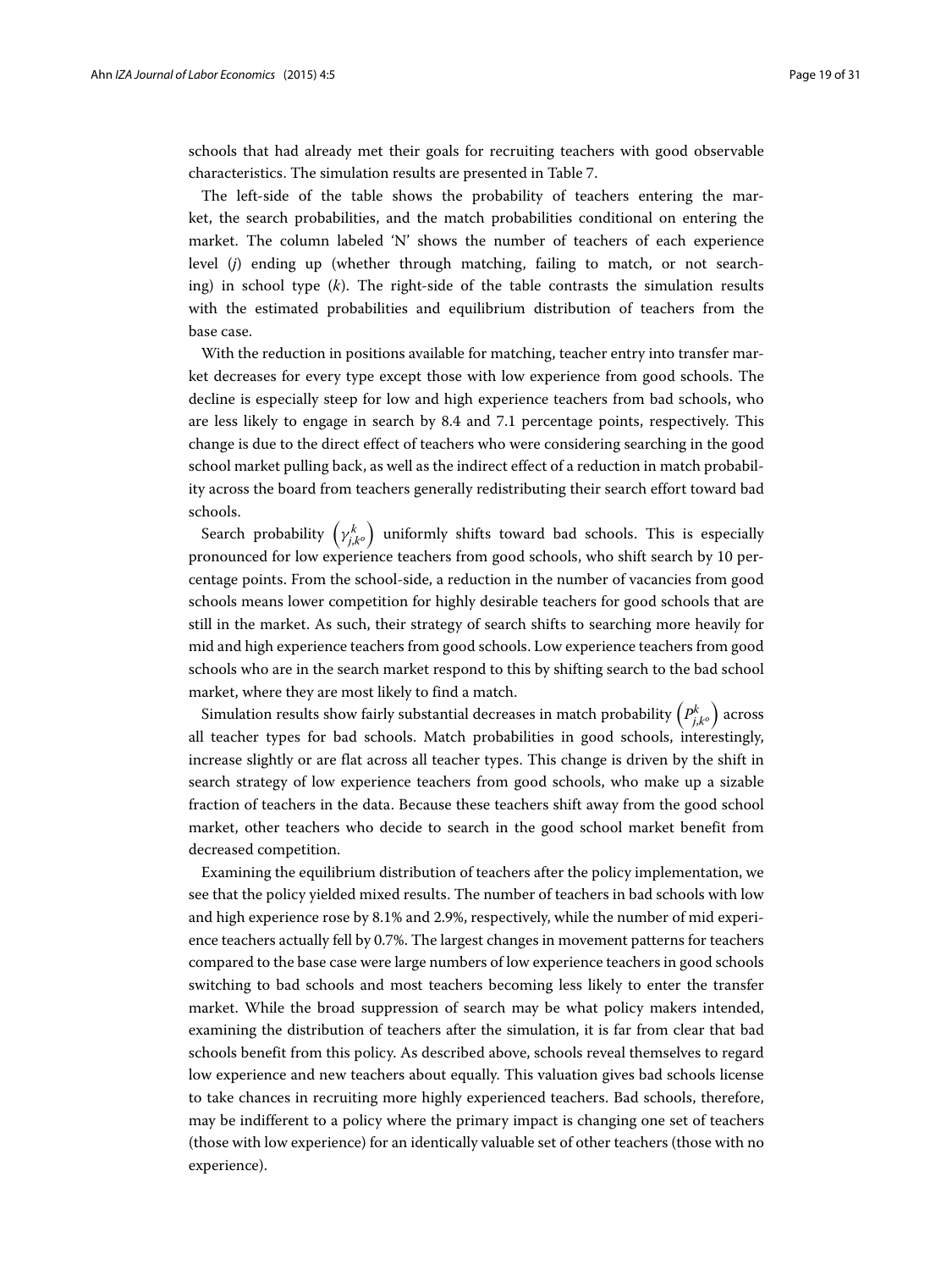**Table 7 Policy simulation results with vacancies at good schools reduced by 15%**

|           | <b>Simulation results</b> |                |                                 |                |                           |        |                    |                | Differences (Simulation results - base case) |                |                      |              |
|-----------|---------------------------|----------------|---------------------------------|----------------|---------------------------|--------|--------------------|----------------|----------------------------------------------|----------------|----------------------|--------------|
|           | Mkt entry                 |                | Search Pr. $(\gamma_{i,k^o}^k)$ |                | Match Pr. $(P_{i,k^o}^k)$ | N      | $\Delta$ Mkt entrv |                | $\Delta\gamma_{i,k^o}^{\kappa}$              |                | $\Delta P_{i,k^o}^k$ | $\Delta$ % N |
|           |                           | <b>Bad sch</b> | Good sch                        | <b>Bad sch</b> | Good sch                  |        |                    | <b>Bad sch</b> | Good sch                                     | <b>Bad sch</b> | Good sch             |              |
| Low/bad   | 0.396                     | 0.166          | 0.834                           | 0.483          | 0.353                     | 537.7  | $-0.084$           | 0.055          | $-0.055$                                     | $-0.053$       | 0.005                | 0.081        |
| Mid/bad   | 0.437                     | 0.181          | 0.820                           | 0.656          | 0.486                     | 662.8  | $-0.007$           | 0.057          | $-0.057$                                     | $-0.045$       | 0.017                | $-0.007$     |
| High/bad  | 0.259                     | 0.140          | 0.860                           | 0.779          | 0.512                     | 443.8  | $-0.071$           | 0.027          | $-0.027$                                     | $-0.016$       | 0.021                | 0.029        |
| Low/good  | 0.341                     | 0.466          | 0.534                           | 0.370          | 0.617                     | 2225.3 | 0.006              | 0.100          | $-0.100$                                     | $-0.018$       | 0.010                | $-0.028$     |
| Mid/good  | 0.289                     | 0.207          | 0.793                           | 0.527          | 0.610                     | 3840.2 | $-0.039$           | 0.018          | $-0.018$                                     | $-0.025$       | $-0.005$             | 0.001        |
| High/good | 0.213                     | 0.070          | 0.930                           | 0.630          | 0.636                     | 3686.2 | $-0.011$           | 0.003          | $-0.003$                                     | $-0.020$       | $-0.007$             | $-0.003$     |

'Mkt Entry' is the likelihood of a teacher type  $j$ ,  $k^o$  deciding to enter the transfer market. 'Search Pr.  $\left(\gamma^k_{j,k^o}\right)'$  is the directed search probabilities of a representative teacher of type  $j$ ,  $k^o$  toward a s

<span id="page-19-0"></span>deciding the enter the transfer market. 'Match Pr.  $\left(P_{j,k^o}^k\right)'$  is the probability of a teacher of type  $j,k^o$  successfully matching with a school type  $k$ , conditional on searching in that market.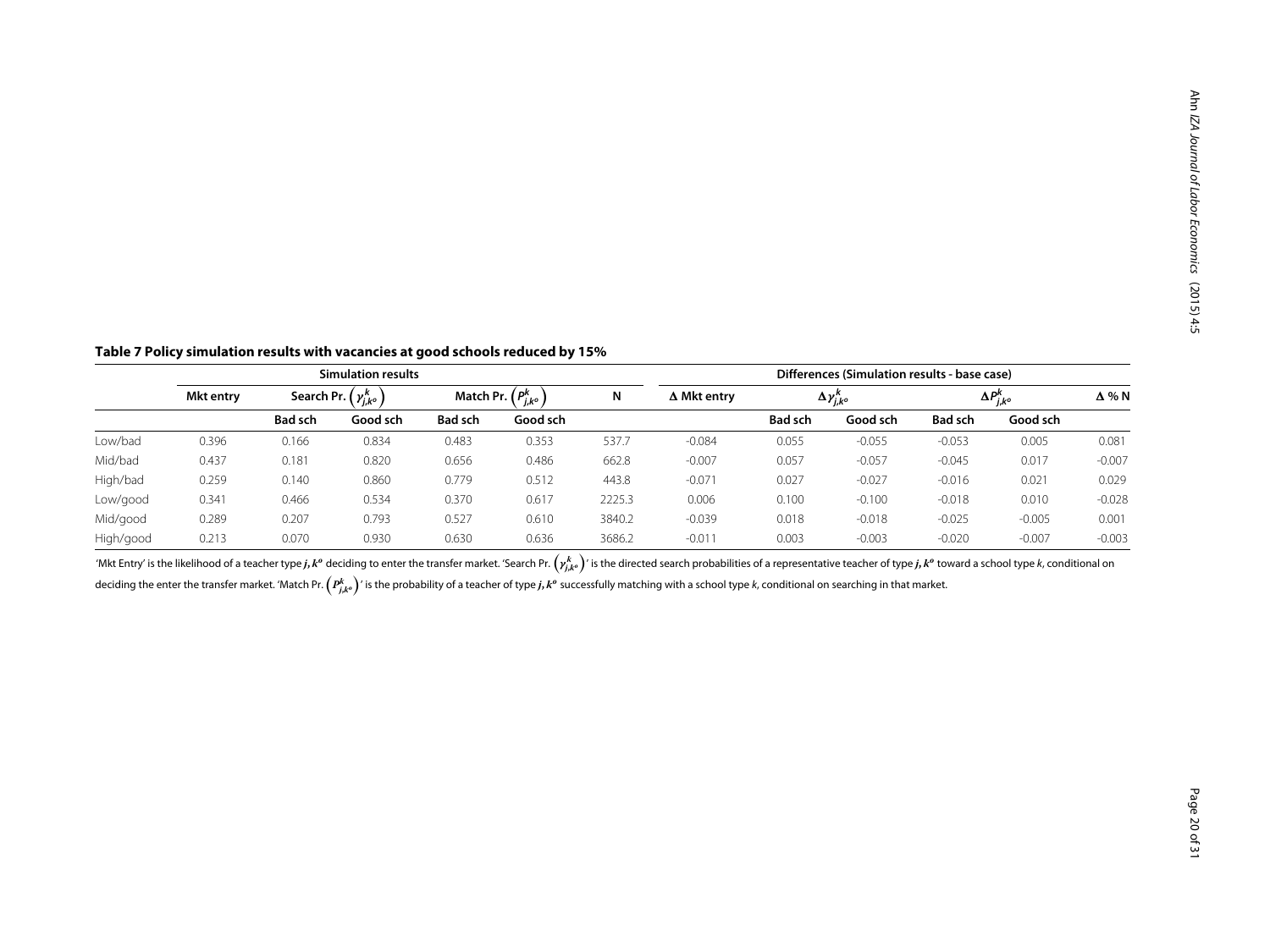The second simulation explicitly increased the utility that a mid experience teacher receives from matching with a bad school. The number of 'utils' for a mid experience teacher from a bad school matching with another bad school is approximately 0.23. The same teacher's utility in matching with a good school is approximately 2.12. I increase the parameter for mid experience in the utility of matching with a bad school by .375, which decreases the utility gap between these two types of schools by about 20%. This simulation approximates the impact of offering incentives to encourage mid-career teachers to move to schools that had been difficult to staff. While the choice of 20% is somewhat arbitrary, policy makers do seem to be aware that small improvements in bad schools will not induce teachers to locate to (or remain at) these schools. A teacher in North Carolina with a bachelor's degree, certification, and 10 years of experience would earn just over \$ 40,000  $(2006 \text{ dollars})$  in  $2006^{33}$ . In addition to bonuses available to teachers state-wide from year-over-year standardized test score gains, teachers were eligible to receive additional monetary compensation for signing up to teach in a bad school, a recruitment "signing" bonus (for the person who recruited the new teacher), an annual retention incentive for teachers with more experience and advanced degrees, and an additional pilot payfor-performance program specifically aimed at schools in Charlotte-Mecklenburg that underperformed. Altogether, available bonuses in these poor schools may total as much as  $$8,500^{34}$ . Perhaps just as important, the federal No Child Left Behind (NCLB) act and local initiatives began to push for recruiting better leadership (through pay-incentives) and even forcibly replacing bad leadership at under-performing schools. Upgrading leadership at these schools should substantially raise the utility of teachers. Teachers cite good leadership as one of the most important factors that determine whether a school is a desirable place to work, and better leadership leads to higher academic performance (Ahn and Vigdor  $2014$ <sup>35</sup>. Results from the policy simulation are presented in Table [8.](#page-21-0)

When bad schools are made more attractive, market entry patterns change predictably. More mid experience teachers from good schools enter the transfer market. Just as importantly, this suppresses search of mid experience teachers from bad schools by more than 10 percentage points. These large changes in mid experience teachers' propensity to search has ripple effects for other types of teachers. The focused attention on bad schools leads to a reduction in the likelihood of entry into the transfer market of low and high experienced teachers from bad schools. In contrast, low and high experienced teachers from good schools are induced to search more.

For search probability  $\left(\gamma_{j,k^o}^k\right)$  , mid experience teachers from both bad and good schools shift heavily toward searching in the bad schools market, by 7.5 and 2.1 percentage points, respectively. Interestingly, all other types of teachers shift search to bad schools as well, with the exception of high experience teachers from good schools.

This large increase in search in the bad school market predictably leads to lower match probabilities for low and mid experience teachers in these markets. Due to the increased search in bad schools, teachers of all types find greater chances of success in matching with a good school. For example, mid experience teachers from bad schools are less likely to be successful moving laterally by 3 percentage points but are more likely to be successful moving to a good school by 4.8 percentage points.

The equilibrium distribution of teachers after this policy simulation yields modestly favorable results. In particular, the number of mid and high experience teachers at bad schools increases by 6.6% and 1.4%, respectively. Interestingly, low experience teachers at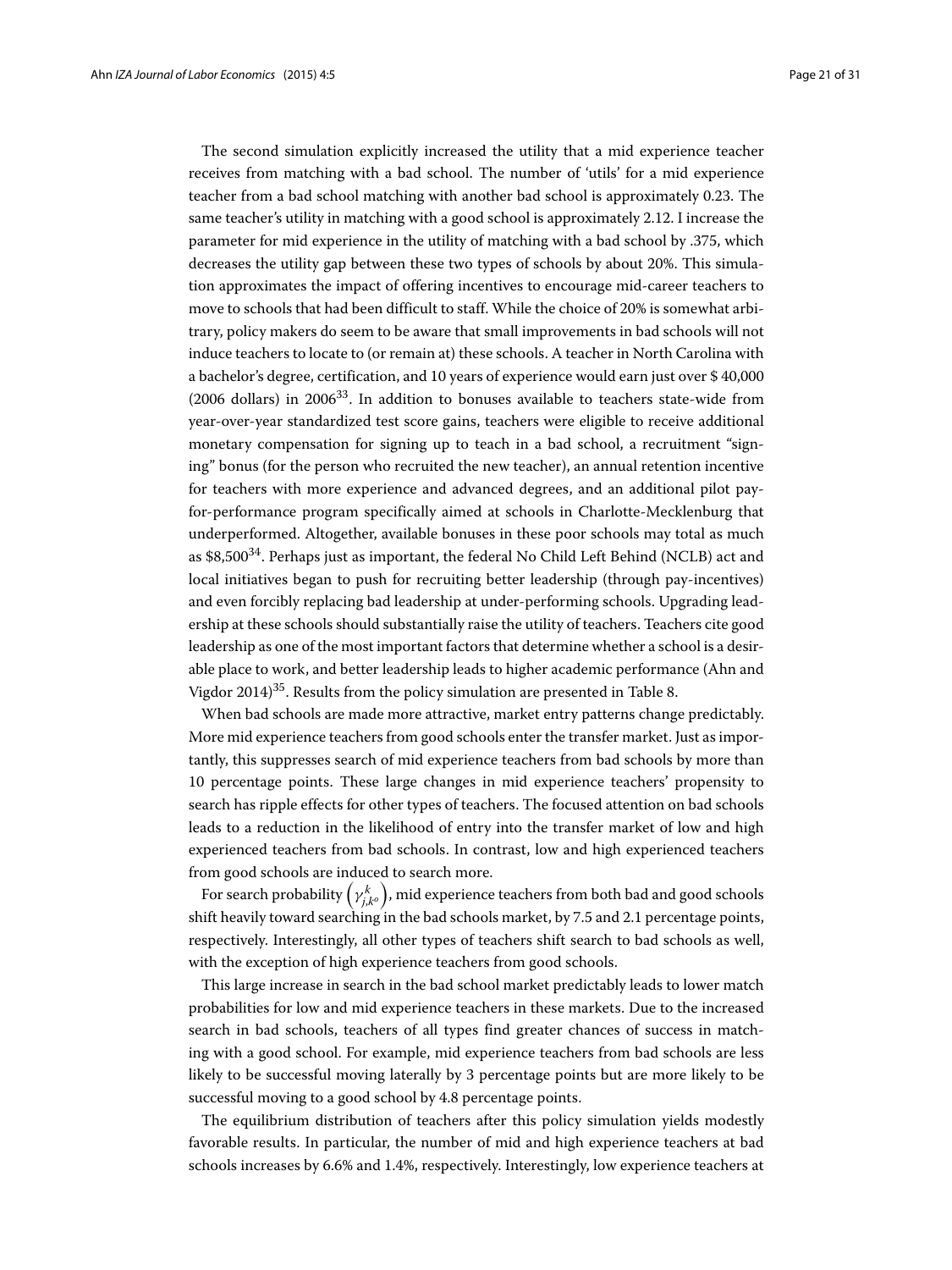**Table 8 Policy simulation results with utility of mid-experience teachers at bad schools increased by 20%**

|           | <b>Simulation results</b> |                |                                            |                |                           |        |                    | Differences (Simulation results - base case) |                                 |                |                    |              |
|-----------|---------------------------|----------------|--------------------------------------------|----------------|---------------------------|--------|--------------------|----------------------------------------------|---------------------------------|----------------|--------------------|--------------|
|           | <b>Mkt Entry</b>          |                | Search Pr. $\left(\gamma^k_{j,k^o}\right)$ |                | Match Pr. $(P_{j,k^o}^k)$ | N      | $\Delta$ Mkt Entrv |                                              | $\Delta\gamma_{i,k^o}^{\kappa}$ |                | $\Delta P^k_{i,k}$ | $\Delta$ % N |
|           |                           | <b>Bad sch</b> | Good sch                                   | <b>Bad sch</b> | Good sch                  |        |                    | <b>Bad sch</b>                               | Good sch                        | <b>Bad sch</b> | Good sch           |              |
| Low/bad   | 0.444                     | 0.185          | 0.815                                      | 0.484          | 0.370                     | 524.7  | $-0.037$           | 0.073                                        | $-0.073$                        | $-0.052$       | 0.023              | 0.055        |
| Mid/bad   | 0.341                     | 0.199          | 0.801                                      | 0.670          | 0.517                     | 711.7  | $-0.103$           | 0.075                                        | $-0.075$                        | $-0.031$       | 0.048              | 0.066        |
| High/bad  | 0.257                     | 0.131          | 0.869                                      | 0.803          | 0.529                     | 437.5  | $-0.073$           | 0.018                                        | $-0.018$                        | 0.009          | 0.038              | 0.014        |
| Low/good  | 0.357                     | 0.433          | 0.567                                      | 0.366          | 0.626                     | 2238.3 | 0.022              | 0.067                                        | $-0.067$                        | $-0.022$       | 0.020              | $-0.022$     |
| Mid/good  | 0.341                     | 0.210          | 0.790                                      | 0.542          | 0.633                     | 3791.3 | 0.013              | 0.021                                        | $-0.021$                        | $-0.01$        | 0.018              | $-0.012$     |
| High/good | 0.239                     | 0.050          | 0.950                                      | 0.683          | 0.648                     | 3692.5 | 0.015              | $-0.017$                                     | 0.017                           | 0.033          | 0.005              | $-0.002$     |

<span id="page-21-0"></span>'Mkt Entry' is the likelihood of a teacher type  $j$ ,  $k^o$  deciding to enter the transfer market. 'Search Pr.  $\left(\gamma^k_{j,k^o}\right)'$  is the directed search probabilities of a representative teacher of type  $j$ ,  $k^o$  toward a s deciding the enter the transfer market. 'Match Pr.  $\left(P_{j,k^o}^k\right)'$  is the probability of a teacher of type  $j,k^o$  successfully matching with a school type  $k$ , conditional on searching in that market.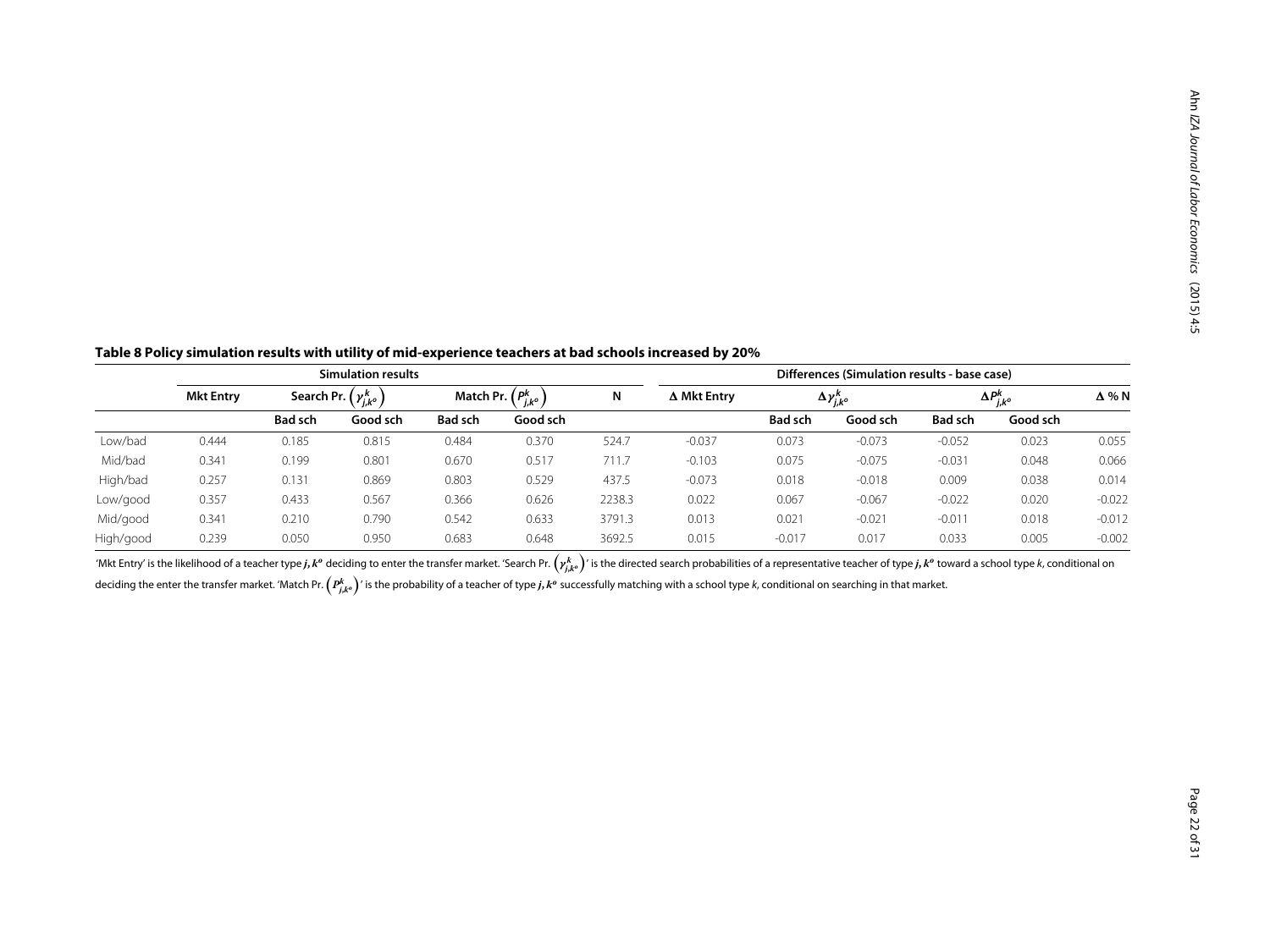these schools increase by 5.5% as well. The unfilled vacancies at good schools are now filled by newly minted teachers. Overall, increasing the desirability of bad schools seems to be effective in moving and keeping experienced teachers to these schools. However, a rough estimate of the cost of implementing such a policy state-wide shows that it would most likely be prohibitively expensive. If we assume that teachers with 4 or more years of experience would have to be offered an additional \$8,000 to achieve these gains for bad schools, this would cost the state of North Carolina approximately \$65 million per year<sup>36</sup>. As a comparison, the North Carolina state-wide pay-for-performance accountability system had an annual price tag of roughly \$80 million. It was discontinued in 2009 due to funding difficulties despite support for the policy from parents, teachers, and politicians. A policy designed to improve 15% of public schools, often at the cost of poaching good teachers from other schools, would most likely find wide-spread support lacking.

It must be acknowledged that the results of the simulations are for the short-run, as entry and exit decisions are not a part of the theory model. As such, while it is tempting to push the simulation to consider general equilibrium impacts of more robust, drastic policy changes, the results from such policy simulations will most likely not hold in the long-run, as teachers who are already in the market change their exit decision, and new potential entrants change their behavior (resulting in a change in the number of entrants overall as well as the number of teachers in each school type). I therefore examine a range of policy changes that are not likely to have a large impact on long-term career decisions of current and potential teachers<sup>37</sup>.

#### <span id="page-22-0"></span>**7 Conclusion**

This study explored the decisions teachers and schools make to search for matches, resulting in successful and unsuccessful teacher transfers. A fuller understanding of the transfer market is especially important given the fact that roughly 10 to 20% of teachers turnover each year, and first impressions of the teacher labor market that emerge from simple summary statistics are misleading. Policies designed to direct teacher transfers toward a more efficient or equitable outcome will have unintended consequences without a more complete picture of the transfer market.

I showed that a teacher's decision to enter the transfer market is driven by the expected utility of matching (across all market types) as well as her professional characteristics. In particular, experience level (between 4 to 10 years), advanced degrees, and certification led to lower entry cost and a higher probability of searching. Better pre-service qualifications leading to more search confirms results from other studies. The high likelihood of mid-career teachers searching indicates that teachers know when they are most desirable to schools and choose to search for a new position before they become entrenched (and moving costs become too high).

Conditional on searching, teachers evaluate the probability of finding a successful match in each market conditional on their type and select their market optimally. Teachers from both bad and good schools focus their search on good schools, with the notable exception of low experience teachers from good schools, who divide their search effort more evenly between good and bad schools. Originating from a good school and having high experience is associated with being able to match with a good school, while a teacher's experience level is crucial in matching with a bad school. Teachers with low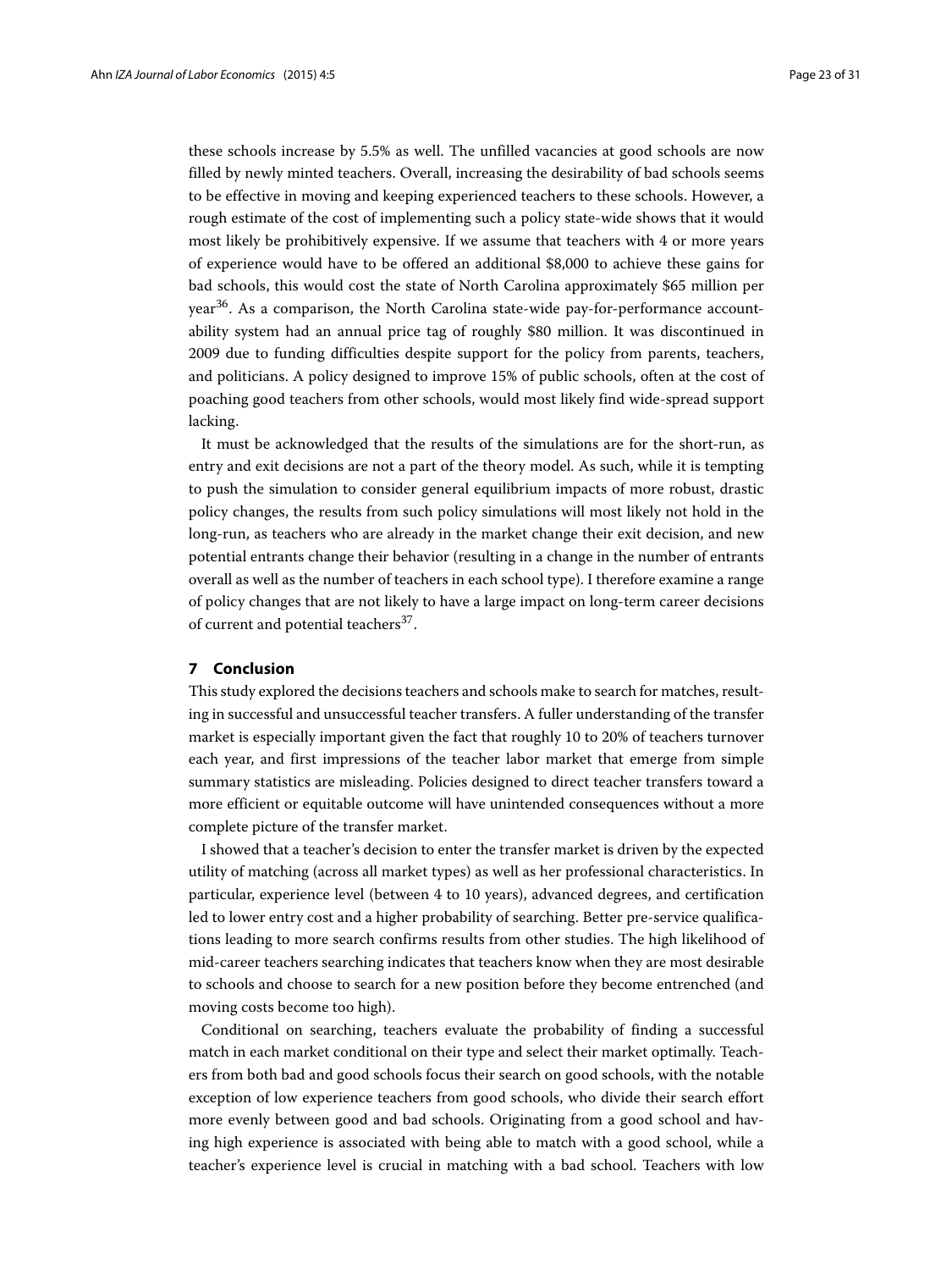experience have a distinctly tougher time successfully matching with schools, either good or bad.

Bad schools tend to target medium and highly experienced teachers from both bad and good schools, while good schools search for experienced teachers originating from good schools. The matching rate from the school side is relatively low across all teacher types (with the exclusion of low experienced teachers), hinting at the possibility of a very inefficient market.

Both bad and good schools have relatively high probabilities of matching with low experienced teachers, yet they decide to shun these markets (although bad schools will sometimes search for low experience teachers from good schools). The search pattern of schools in light of the probability of match reveals why both types of schools behave in this manner. Good schools simply focus on recruiting highly experienced teachers from good schools because they have a high probability of finding their desired match. Bad schools are indifferent bewteen low experienced teachers and newly minted teachers. Since the outside option is guaranteed, many of these schools will attempt to match with a teacher with more experience.

One significant characteristic that was not included in the model set up was whether search was within district or across the entire state<sup>38</sup>. Boyd et al. [\(2002\)](#page-29-0) showed that geographic distance is an important consideration for search on the teacher side. There may also be institutional barriers in place to restrict inter-district hiring. This characteristic was excluded due to computational reasons. Instead of one set of probability of search and match by types, each district would require one set, making calculation intractable. While accounting for intra or inter-district transfer would certainly change the parameter estimates and probabilities, qualitative results are unlikely to change  $39$ .

Contrary to impressions that one may get from the summary statistics, there exists significant labor market volatility and search friction in the teacher transfer market. It is clear that teachers do not have an orderly, safe march up the quality ladder from bad to good schools as they gain experience. There are significant numbers of teachers at all experience levels that move up to good schools, down to bad schools, or transfer to schools of the same type as their origin. In addition, a significant portion of teachers and schools search for, yet fail to find the right match due to high search friction.

A closer look at the teacher transfers reveals a volatile and complex labor market underneath the placid surface portrayed by the summary statistics. Yet at the same time, the searching behavior of teachers and schools are consistent with those seen in other search markets.

Policy simulations of simple interventions to prevent or slow down the movement of teachers up the quality ladder without taking into account the general equilibrium implications of such government actions proved to be mostly ineffective. Direct intervention to suppress movement of experienced teachers by closing a subset of the good school market induced large increases in the number of relatively inexperienced teachers at bad schools. Making bad schools more desirable does increase the number of experienced teachers at these schools, but this policy carries a very high price tag. This points to the conclusion that simplistic rule changes to redirect transfers will most likely be unsuccessful in increasing efficiency or equity. To get experienced teachers to stay at 'bad' schools, policy makers will have to change the characteristics of these schools that make them so unattractive, which promises to be an expensive endeavor. Ultimately, while the outcome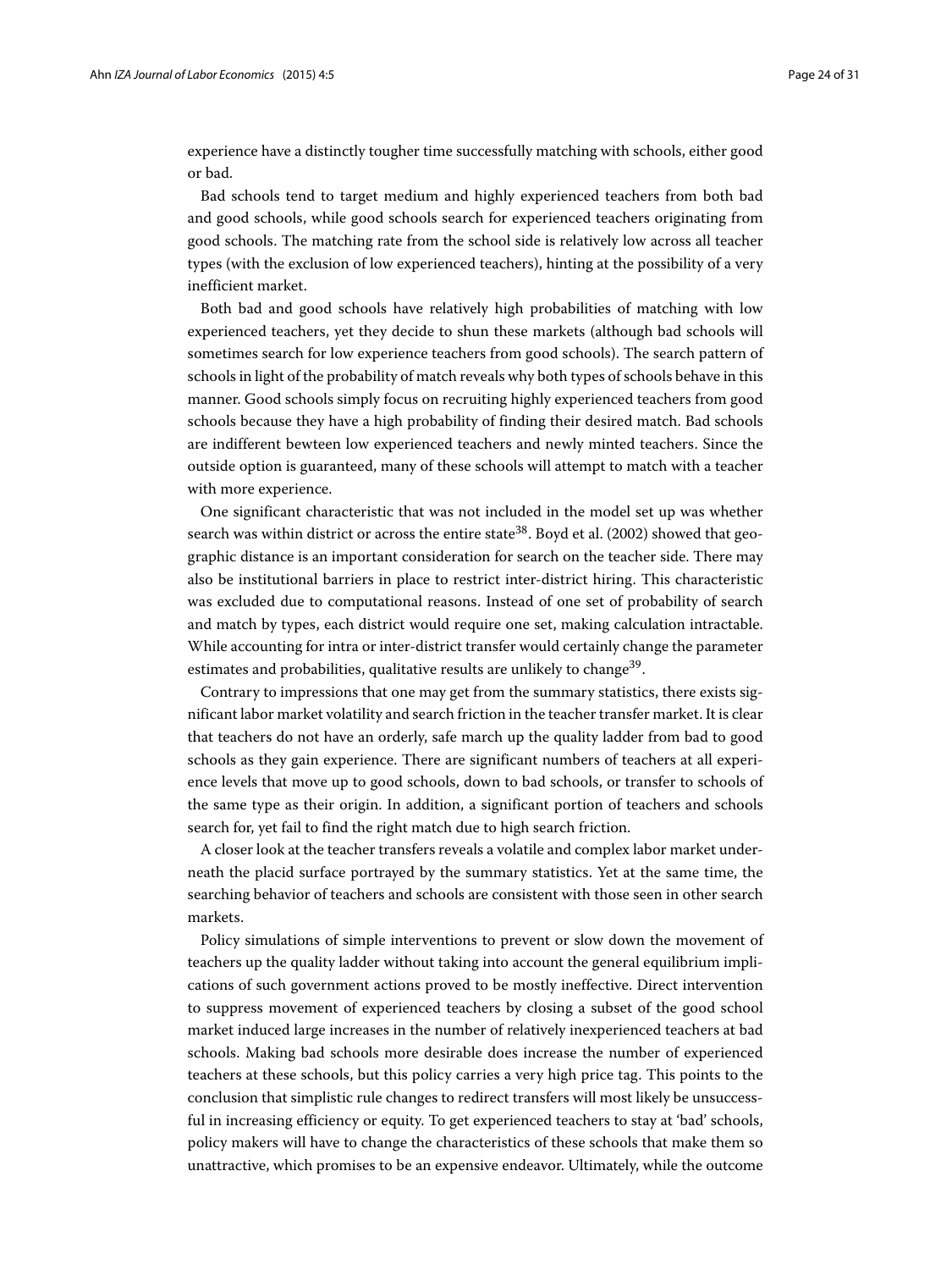of simplistic policy interventions in the teacher transfer market will be, at best, opaque, it is encouraging that insights gained from other matching labor markets will be applicable to this market as well.

#### **Endnotes**

<sup>1</sup> Alternatively, it is possible that teachers are actually sorting themselves into more productive positions (Jackson [2013\)](#page-30-3).

 $2^2$ For example, the New Teacher Project. See Levin et al. [\(2005\)](#page-30-4).

3Other examples of structural models in analyzing education issues include Stinebrickner [\(2001\)](#page-30-5) and van der Klauuw [\(2012\)](#page-30-6).

<sup>4</sup>The assumption here is that once principals are not bound by the restrictive rule, they will be able to pursue candidates that are the best fit for their school. Some researchers and practitioners have gone further to consider firing of ineffective teachers. See Hanushek (2010) to explore increases in test scores by replacing the worst teacher with an average teacher. Michelle Rhee, former chancellor of the Washington D.C. public school system fired over 200 low-performing teachers during her tenure. Some focus has also been paid to the difficulty of getting rid of particularly ineffective teachers. See Jacob [\(2010\)](#page-30-7). Recently, a California court case ruled teacher tenure laws deprived students the right to an equitable education, guaranteed under the state Constitution. See Medina [\(2014\)](#page-30-8).

<sup>5</sup> Some research has looked at response of new teachers to high wage as well as policy experiments aimed at increasing retention through higher pay. See Murnane et al. [\(1989\)](#page-30-9), Rickman and Parker [\(1990\)](#page-30-10), and Clotfelter et al. [\(2008\)](#page-29-5).

6Seniority-status may *not* be portable across school districts.

7Monetary rewards are sometimes offered in the form of signing and retention bonuses and recruiting drives for math and science teachers in hard-to-staff areas. See Clotfelter et al. [\(2008\)](#page-29-5).

8The economics literature has focused on identifying characteristics that proxy for teacher quality, finding that experience, education level, and credentials are correlated with higher student achievement (Goldhaber and Anthony [2007](#page-30-11) and Rockoff [2004,](#page-30-12) among many others). Research on accountability legislation such as the No Child Left Behind Act and other state-specific programs have focused on the impact of introducing market pressures to induce teachers and administrators to increase education output. Market pressure may thus lead principals to compete for the 'best' teachers (Ahn [2013\)](#page-29-6).

<sup>9</sup>I remain agnostic about whether teachers themselves collectively impose centralized matching (to benefit senior members, say); however, this appears unlikely. Teachers in NC are prohibited by law from collectively bargaining with the state or districts (Winkler et al. [2012\)](#page-30-13).

 $10B$ oyd et al. [\(2011\)](#page-29-3) has this information on the teacher side explicitly.

 $11$ See Fox [\(2010\)](#page-30-14) for an example.

12See Arcidiacono et al. [\(2010\)](#page-29-7) for a similar set up.

 $13$ If a teacher is indifferent between searching and not searching, I assume, with no loss of generality, that she chooses not to search. Schools are never indifferent between searching and not searching. If a teacher (school) is indifferent across more than one type of school (teacher), search effort is equally distributed across indifferent types. If more than one match results for a particular teacher or school, the match that yields the highest utility for the entity with the multiple matches is observed in the data. If a teacher has multiple matches and one of those matches is with a school that also has multiple matches, the match must be pair-wise stable for it to observed in the data. See Fox [\(2010\)](#page-30-14) for a definition of pair-wise stability.

 $14$  Teachers answering that they plan to leave the profession are dropped from the dataset. See section [3.5](#page-9-0) for a justification.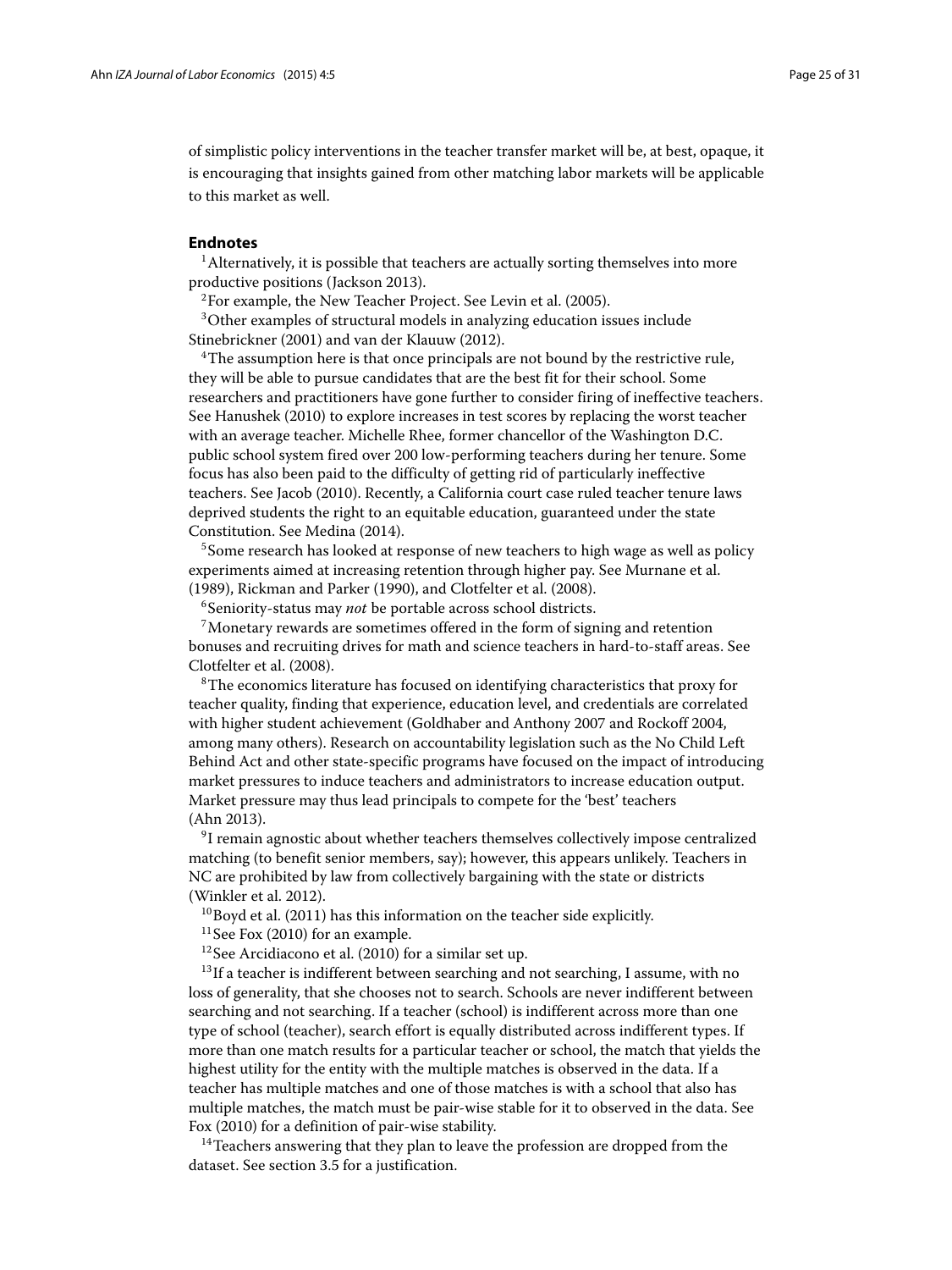<sup>15</sup> Although I have a wealth of teacher and school characteristics, I use only a subset for estimation purposes for tractability. See the estimation section for more details.

<sup>16</sup>Specifically, low-performing schools are categories: Low Performing and Priority Schools. High-performing schools are categories: No Recognition, Schools of Progress, Schools of Distinction, Schools of Excellence, and Honor Schools of Excellence. For more detailed information about school categorizations, refer to: [http://www.](http://www.ncreportcards.org/src/How2ReadSRC.pdf) [ncreportcards.org/src/How2ReadSRC.pdf.](http://www.ncreportcards.org/src/How2ReadSRC.pdf) From hereon, I label low-performing and high-performing schools as bad and good schools, respectively.

 $17$ These are also the categories the state chooses to emphasize in school report cards. For more detailed information, refer to: [http://www.ncreportcards.org/src/](http://www.ncreportcards.org/src/How2ReadSRC.pdf) [How2ReadSRC.pdf.](http://www.ncreportcards.org/src/How2ReadSRC.pdf)

 $18$ The decision to search in the WCS is self-reported. It is possible that some teachers were merely expressing frustration with their current position rather than a decision to enter the transfer market. Estimating the model assuming only some fraction of declared searchers actually search increases the probability of matching successfully from the teacher-side (At the limit,the matching function becomes min{teachers, vacancies} and probability of matching equals 1). Assuming all searching teachers identified in the WCS actively search leads to a transfer success rate of approximately 60%, which is actually higher than success rates reported elsewhere.

 $19$ An interesting result of defining the utility and the multinomial logit model in this way is that there is no need to normalize one of the probabilities by setting one set of choice parameters to zero. All that is required is to set one of the  $C^k_{j,k^o}$  to a constant.

<sup>20</sup>If some schools have a preference for new teachers over experienced teachers, this would show up as an overestimation of all search probabilities from the school side in the estimation.

 $^{21}$ If search cost is actually different across school types, this would be reflected in the search probability.  $\gamma$  would now be a combination of the probability of finding a match, conditional on searching for a particular type of teacher, as well as the direct cost differential (compared to searching for a base teacher type).

<sup>22</sup>In the estimation, I normalize  $\mu_k^0 = -1$  for all k.

<sup>23</sup>I exclude new teachers' entry decision because it makes no sense for 'new' teachers to decide to forgo entry into the labor market.

24See Brewer [\(1996\)](#page-29-8) or Dolton and van der Klauuw [\(1999\)](#page-30-15).

 $25$ It is possible that some positions will remain unfilled, especially in poor inner-city schools. In the model, this will mean that the number of vacancies in 'bad' schools is under-counted, resulting in an overestimation of the probability of these schools successfully matching with teachers.

 $^{26}$ I was unable to use teacher fixed-effects as a characteristic due the inability of assigning fixed-effects values to teachers at the (unconditional) search decision, where it is impossible to directly link these teachers to the administrative data set.

<sup>27</sup>One other reason to use origin school type ('bad' or 'good' school) is for practicality. Because of the need to split searchers in discrete markets, using any other typical school characteristic (% traditionally disadvantaged group for example) would require an arbitrary cut off value to define markets. School category has the distinction of being a form of segmentation that the state decided was important. In addition, while it is possible to add in more teacher or school characteristics, each new variable geometrically increases the number of markets to search over, greatly complicating the estimation. For example, if a simple teacher minority status was added, this would increase the number of teacher types to twelve. It is impossible to add a continuous characteristic, as that would imply an infinite number of markets with no mass.

 $28$ If teachers are matched by a central authority according to a seniority rule, the model would express this preference by over-estimating a good school's utility from matching with an experienced teacher. The higher utility would be consistent with more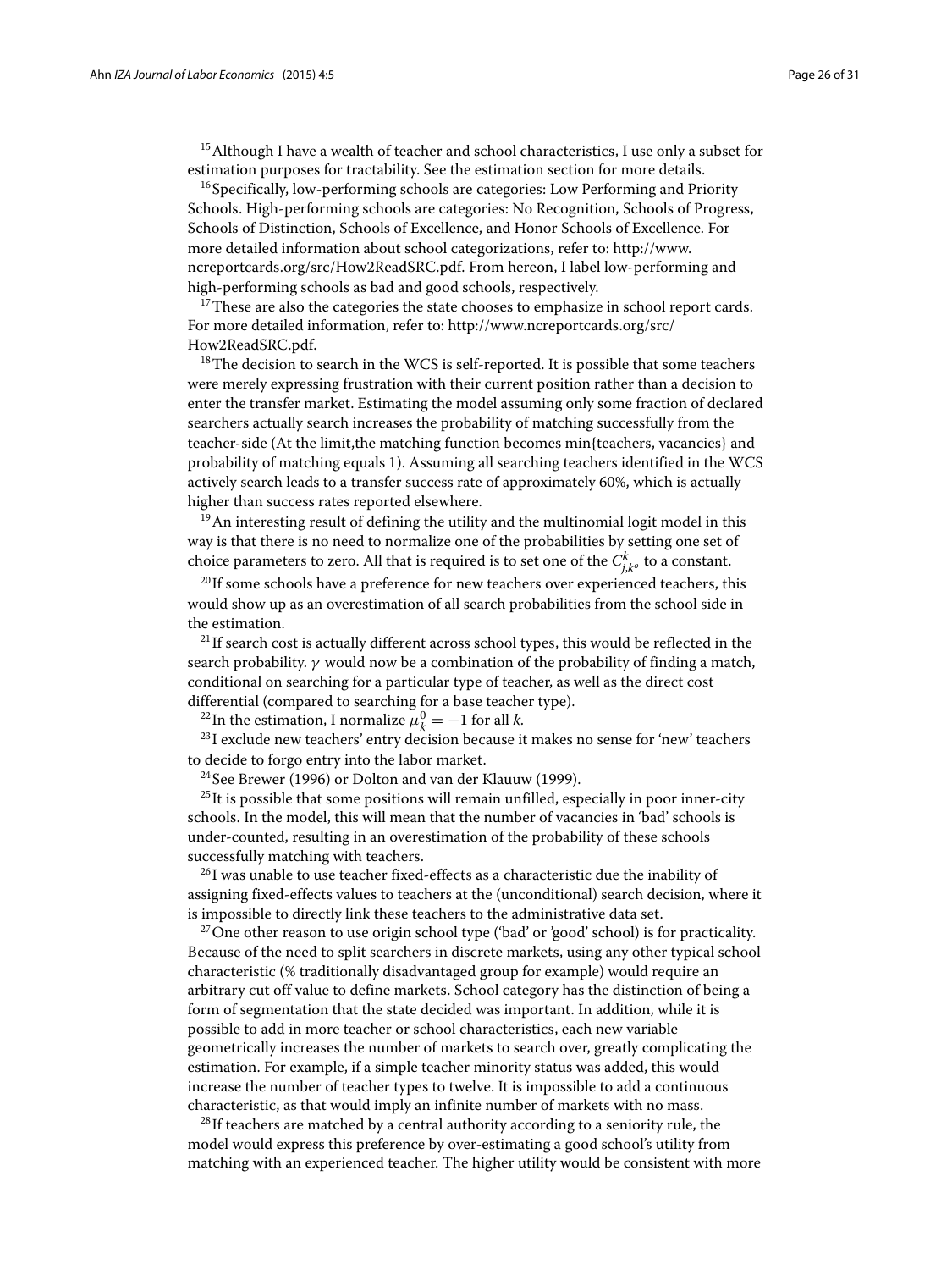good schools choosing to search in the experienced teacher market, which in turn will lead to a higher probability of good teachers successfully matching with good schools.

<sup>29</sup>The elasticity of matching term  $\alpha$  is structurally identified. However, estimation allowing the term to float free yielded poor results. This most likely indicates that  $\alpha$  may differ by a) teacher and school types and b) characteristics on both sides of the market that cannot be incorporated into the model, such as teacher/principal reputation or effort in conducting the search.

<sup>30</sup>Bounding *A* above zero conveniently eliminates the need to worry about negative match probabilities  $(P)$  yielding a valid search probability  $(\gamma)$ . As I defined in the model

section,  $\gamma^k_{j,k^o} =$  $\exp\left(\mu_{j,k^o}^k + \frac{1-P_{j,k^o}^k}{p^k}\right)$ *Pk j*,*ko* μ*ko j*,*ko*−*C<sup>k</sup> j*,*ko*  $\overline{ }$  $\sum_{k'} \exp\left(\mu_{j,k'}^{k'} - \frac{1-P_{j,k'}^{k'}}{p^{k'}}\right)$ *Pk j*,*ko* <sup>μ</sup>*ko j*,*ko*−*Ck j*,*ko*  $\frac{1}{\lambda}$  . Negative  $P$ 's, which are wrapped inside of

exponential functions will still lead to positive  $\gamma$ 's.

 $31$ This group of teachers would be the only teachers who may not have the outside option of remaining in their current school.

 $32$ Another possibility is that many schools are not allowed to recruit from the low experience pool due to collective bargaining agreements.

<sup>33</sup> See [http://www.ncpublicschools.org/docs/fbs/finance/salary/schedules/2006-](http://www.ncpublicschools.org/docs/fbs/finance/salary/schedules/2006-07schedules.pdf) [07schedules.pdf](http://www.ncpublicschools.org/docs/fbs/finance/salary/schedules/2006-07schedules.pdf) for table of salaries used in the author's calculation.

 $34$  See<http://cpre.wceruw.org/conference/nov04/cms04.pdf> for the list and descriptions of state and district specific bonus programs.

<sup>35</sup>Step-by-step instructions for both policy simulations are in the appendix.

36Assume that 15% of schools are designated as bad, 75% of teachers have 4+ years of experience, and there are approximately 80,000 full-time public school teachers in the state.

 $37$  It is also unlikely that drastic policies will have the political support to be implemented.

38A strict interpretation of the model would mean that teachers and schools are searching across the entire state.

<sup>39</sup>Estimation using a restricted sample (one large district: Charlotte-Mecklenburg) looking at only within-district transfers yielded qualitatively similar results.

#### **Appendix**

#### **Identification**

Looking at the estimation, it is initially strange to note that there is no 'excluded' category for the discrete choice model. For instance, teachers, conditional on searching, are really making a binary choice between good and bad schools, yet there is a set of parameter estimates for good school choice and bad school choice. The reasoning for this is as follows.

Note that usually, we have an excluded category because of an indeterminacy problem in identifying the probabilities. That is, when we have a simple linear utility function of individual *i* for choice *k*, we usually have:

$$
Pr(Y_i = k | x_i) = \frac{\exp(x_i' \beta_k)}{\sum_{k=0}^{K} \exp(x_i' \beta_k)}
$$

Then, defining any  $\beta_k^* = \beta_k + \alpha$  for any  $\alpha$  leads to the same probabilities, as:

$$
Pr(Y_i = k | x_i) = \frac{\exp(x_i'(\beta_k + \alpha))}{\sum_{k=0}^K \exp(x_i'(\beta_k + \alpha))} = \frac{\exp(x_i' \beta_k) \exp(x_i' \alpha)}{\sum_{k=0}^K \exp(x_i' \beta_k) \exp(x_i' \alpha)} = \frac{\exp(x_i' \beta_k)}{\sum_{k=0}^K \exp(x_i' \beta_k)}
$$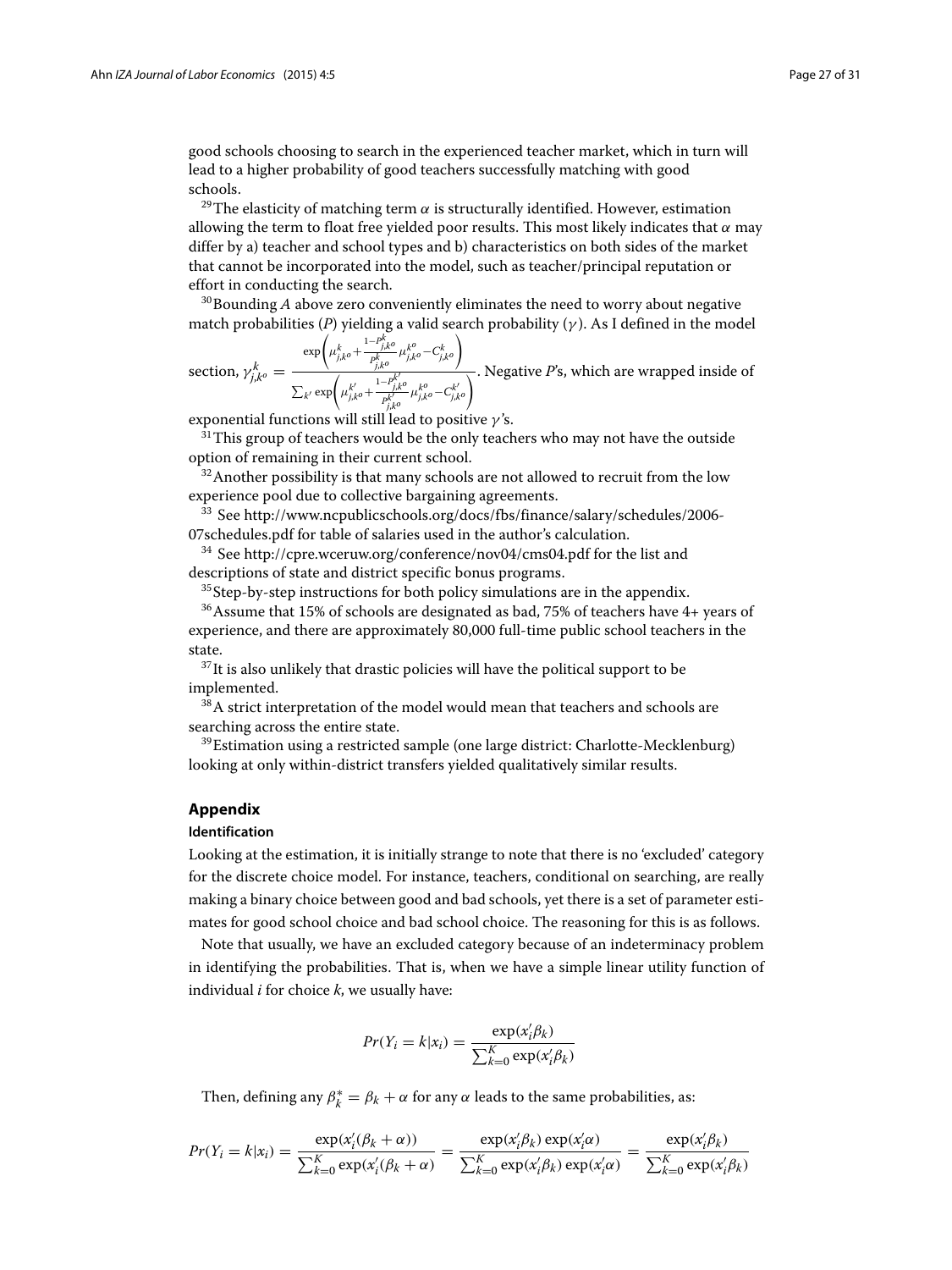Therefore, the convention is to set one of the choice specific parameters to zero, such that:

$$
Pr(Y_i = k | x_i) = \frac{\exp(x'_i \beta_k)}{1 + \sum_{k=1}^K \exp(x'_i \beta_k)}
$$

However, note that in this model, I have an additional set of terms that enter that are *choice-specific* that must be determined simultaneously with  $\beta_{k^o}$ . Namely, the probability of matching with a type of school. The (simplified) probability is:

$$
Pr(Y_i = k | x_i) = \frac{\exp\left(x_i'\beta_k + \frac{1 - P_i^k}{P_i^k}x_i'\beta_{k^o}\right)}{\sum_{k=0}^K \exp\left(x_i'\beta_k + \frac{1 - P_i^k}{P_i^k}x_i'\beta_{k^o}\right)}
$$

Applying the same logic as above, we have:

$$
Pr(Y_i = k | x_i) = \frac{\exp\left((x_i'(\beta_k + \alpha) + \frac{1 - P_i^k}{P_i^k} x_i'(\beta_{k^o} + \alpha)\right)}{\sum_{k=0}^K \exp\left((x_i'(\beta_k + \alpha) + \frac{1 - P_i^k}{P_i^k} x_i'(\beta_{k^o} + \alpha)\right)}
$$

Since the vector of  $\beta^*$  is now:

$$
\beta^* = \left[\beta_j + \alpha, \frac{1 - P_i^k}{P_i^k} \beta_{k^o} + \frac{1 - P_i^k}{P_i^k} \alpha\right]
$$

The  $\alpha$  cannot be eliminated from the expression. Therefore, the probabilities are uniquely identified without the usual zero restriction. Note that this is actually a necessity in my model, as I need to predict the matching probabilities of all categories.

#### **Explicit Derivation of Identification**

For teachers, to simplify, there is only good (G) and bad (B) schools, and low experience (L) and high experience (H) teachers. Then:

$$
E\left(U_{L,B}^G\right)/P_{L,B}^G = \mu_{L,B}^G + \frac{1 - P_{L,B}^G}{P_{L,B}^G} \mu_{L,B}^B + \epsilon_{L,B}^G
$$

$$
E\left(U_{L,B}^B\right)/P_{L,B}^B = \frac{1}{P_{L,B}^B} \mu_{L,B}^B + \epsilon_{L,B}^B
$$

With the second term as the anchor, we can write:

$$
P(G|L, B) = \frac{\exp\left(\mu_{L,B}^G + \left(\frac{1 - P_{L,B}^G}{P_{L,B}^G} - \frac{1}{P_{L,B}^B}\right)\mu_{L,B}^B\right)}{1 + \exp\left(\mu_{L,B}^G + \left(\frac{1 - P_{L,B}^G}{P_{L,B}^G} - \frac{1}{P_{L,B}^B}\right)\mu_{L,B}^B\right)}
$$
  

$$
P(B|L, B) = 1 - P(G|L, B) = \frac{1}{1 + \exp\left(\mu_{L,B}^G + \left(\frac{1 - P_{L,B}^G}{P_{L,B}^G} - \frac{1}{P_{L,B}^B}\right)\mu_{L,B}^B\right)}
$$

Therefore, all terms are identified. Similar logic follows for teachers of type (*L*, *G*), (*H*, *B*), and (*H*, *G*).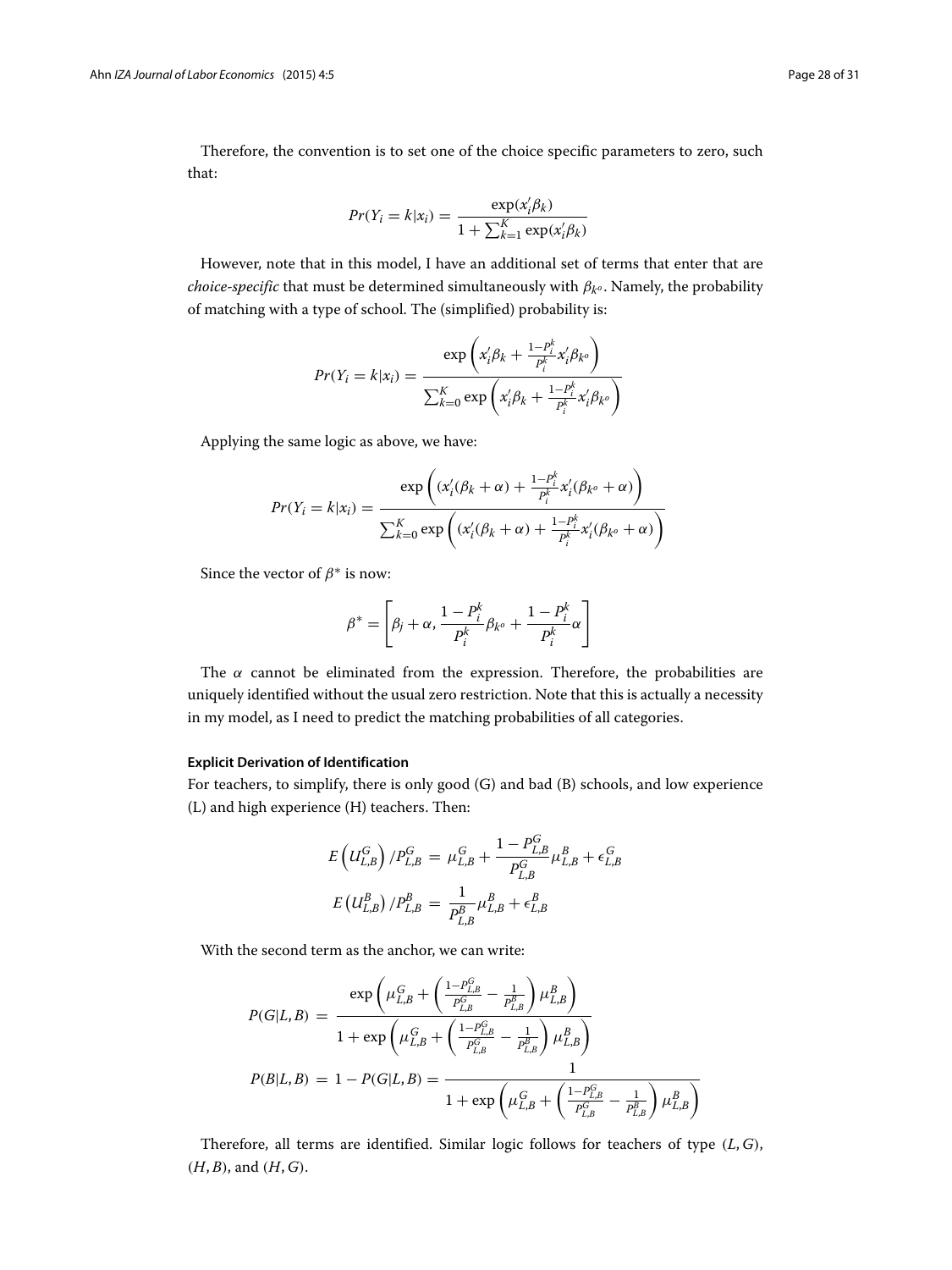For schools, we have:

$$
E\left(U_G^{L,B}\right)/P_G^{L,B} = \mu_G^{L,B} + \frac{1 - P_G^{L,B}}{P_G^{L,B}} \mu_G^o + \epsilon_G^{L,B}
$$
\n
$$
E\left(U_G^{L,G}\right)/P_G^{L,G} = \mu_G^{L,G} + \frac{1 - P_G^{L,G}}{P_G^{L,G}} \mu_G^o + \epsilon_G^{L,G}
$$
\n
$$
E(U_G^{H,B})/P_G^{H,B} = \mu_G^{H,B} + \frac{1 - P_G^{H,B}}{P_G^{H,B}} \mu_G^o + \epsilon_G^{H,B}
$$
\n
$$
E\left(U_G^{H,G}\right)/P_G^{H,G} = \mu_G^{H,G} + \frac{1 - P_G^{H,G}}{P_G^{H,G}} \mu_G^o + \epsilon_G^{H,G}
$$
\n
$$
E\left(U_G^o\right) = \mu_G^o + \epsilon_G^o
$$

Again, with searching in the new teacher market as the anchor,

$$
P(L, B|G) = \frac{\exp\left(\mu_G^{L,B} + \left(\frac{1}{p_G^{L,B}} - 2\right)\mu_G^o\right)}{1 + \sum_{j,k} \exp\left(\mu_G^{j,k} + \left(\frac{1}{p_G^{j,k}} - 2\right)\mu_G^o\right)}
$$

Therefore, once again, all terms are identified (except utility of matching with new teachers).

#### **Policy simulation instructions**

Case 1: Decrease vacancies at good schools.

The simulation is conducted in the following way:

- 1. Total number of positions available for vacancies at good schools is decreased by 15 percent  $(O_{k,new})$ , which is roughly fraction of the number of teaching positions in Charlotte-Mecklenburg over the total number of positions available.
- 2. Teacher search and utility parameters, school utility parameters, as well as matching parameters are kept constant.
- 3. I start with the original estimated teacher search parameters, teacher search  $\left(\gamma_{j,k^o}^k\right)$ ), and match  $\left(P_{j,k^o}^k\right)$  probabilities to generate the total number of searching teachers from each teacher type  $\left(\widehat{T^k_{j,k^o}}\right)$ .
- 4. The teacher and school search probabilities ( $\gamma^{k}_{j,k^o}$  and  $\gamma^{j,k^o}_k$ , respectively),  $\widehat{T^k_{j,k^o}}$ , and the *new* vacancies ( $O_{k,new}$ ) are used to calculate new match probabilities  $\left(\widehat{P_{j,k^o}^k}\right)$ .
- 5. The new match probabilities are used in the multinomial logit framework for teachers and schools (along with utility parameters) to generate new search probabilities  $\left(\widehat{\gamma^k_{j,k^o}}\right)$ .
- 6. The new match and search probabilities are plugged into 3) to generate new numbers of searching teachers  $\left(\widehat{T_{j,k^o}^k}\right)$  $\overline{ }$ .
- 7. This process is repeated until difference between  $T^k_{j,k^o}$  from one iteration to the next converges to some  $\eta$  where  $\eta \to 0$ .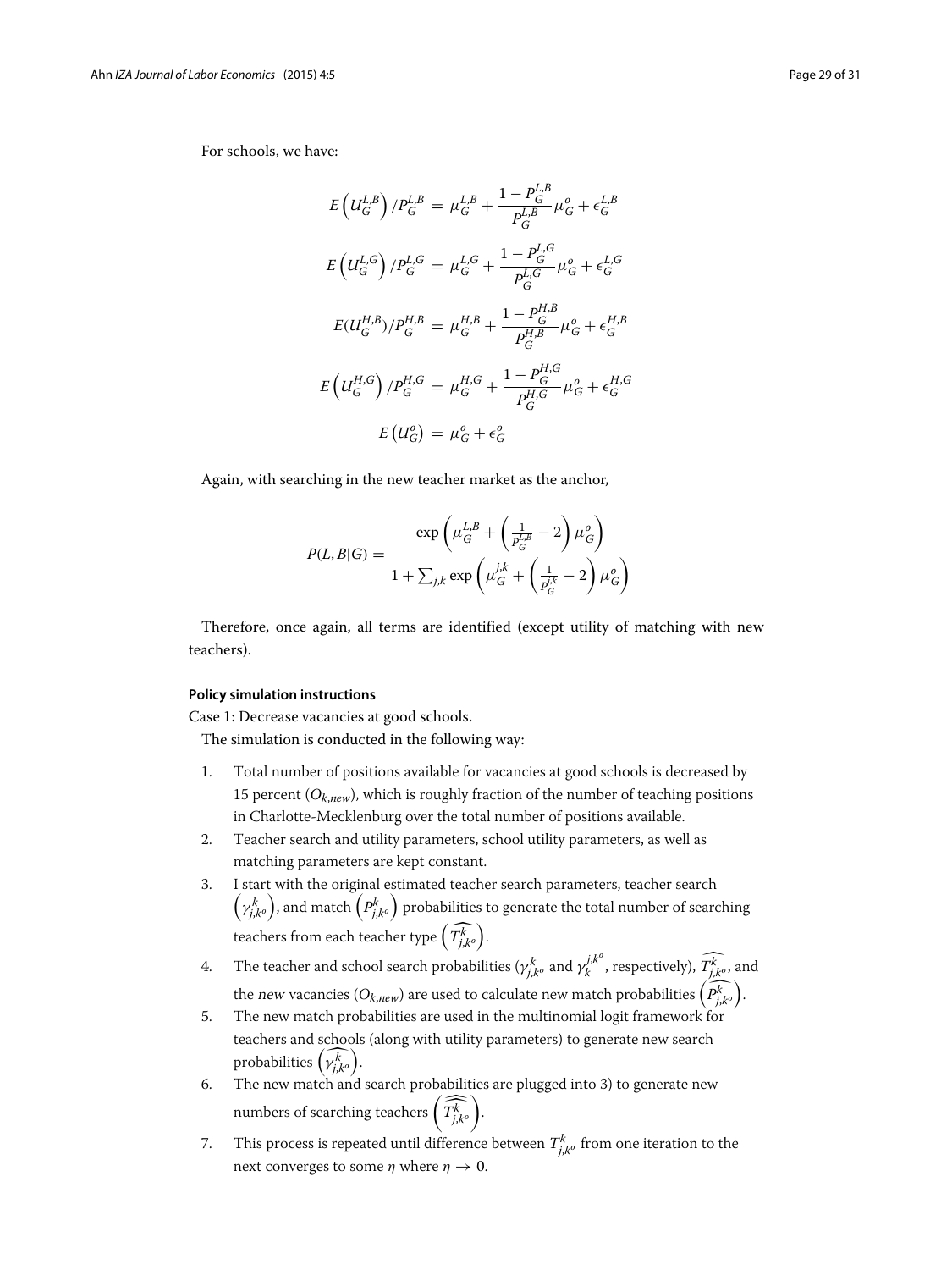Case 2: Increase the utility of matching with a bad school. The simulation is conducted in the following way:

- 1. The constant term in the utility of matching with a bad school is decreased (in absolute terms) by 20 percent.
- 2. The remaining teacher search and utility parameters, school utility parameters, as well as matching parameters are kept constant.
- 3. I start with the original estimated teacher search parameters, teacher search  $\left(\gamma^{k}_{j,k}$  $\overline{ }$ and match  $\left(P_{j,k^o}^k\right)$  probabilities to generate the total number of searching teachers from each teacher type  $\left(\widehat{T^k_{j,k^o}}\right)$ .
- 4. The teacher and school search probabilities ( $\gamma^k_{j,k^o}$  and  $\gamma^{j,k^o}_k$ , respectively),  $\widehat{T^k_{j,k^o}}$ , and vacancies ( $O_k$ ) are used to calculate new match probabilities  $\left(\widehat{P^k_{j,k^o}}\right)$ .
- 5. The new match probabilities are used in the multinomial logit framework for teachers and schools (along with the altered utility parameters) to generate new search probabilities  $\left(\widehat{\gamma^k_{j,k^o}}\right)$ .<br>.
- 6. The new match and search probabilities are plugged into 3) to generate new numbers of searching teachers  $\left(\widehat{T_{j,k^o}^k}\right)$  $\overline{ }$ .
- 7. This process is repeated until difference between  $T^k_{j,k^o}$  from one iteration to the next converges to some  $\eta$  where  $\eta \to 0$ .

#### **Abbreviations**

WCS: Working conditions survey; MSE: Maximum score estimators; NCLB: No child left behind act of 2001; NC: North Carolina.

#### **Competing interests**

The IZA Journal of Labor Economics is committed to the IZA Guiding Principles of Research Integrity. The author declares that he has observed these principles.

#### **Acknowledgments**

I thank Peter Arcidiacono, Justin Trogdon, Jake Vigdor, seminar participants at University of Kentucky and Sogang University, and an anonymous referee for helpful comments. I am grateful to the Center for Child and Family Policy at the Sanford School of Public Policy at Duke University for access to the NCDPI data set. All remaining errors are my own.

Responsible editor: Pierre Cahuc

Received: 4 December 2014 Accepted: 29 January 2015 Published online: 21 March 2015

#### **References**

- <span id="page-29-6"></span>Ahn T (2013) The Missing Link: Estimating the Impact of Incentives on Teacher Effort and Instructional Effectiveness Using Teacher Accountability Legislation Data. J Human Capital 7(3):230–273
- <span id="page-29-4"></span>Ahn T, Vigdor J (2014) The Impact of NCLB's Accountability Sanctions on School Performance: Regression Discontinuity Evidence from North Carolina. NBER Working Paper:20511
- <span id="page-29-7"></span>Arcidiacono P, Beauchamp A, McElroy M (2010) Competing for the Opposite Sex: An Equilibrium Model of High School Dating. Working Paper
- <span id="page-29-1"></span>Ballou D (1999) The New York City Teachers' Union Contract: Shackling Principals' Leadership. Center for Civic Innovation, Manhattan Institute. No. 6
- <span id="page-29-0"></span>Boyd D, Lankford H, Loeb S, Wyckoff J (2002) The Draw of Home: How Teachers' Preferences for Proximity Disadvantage Urban Schools. J Policy Anal Manage 24(1):113–132

<span id="page-29-3"></span>Boyd, D, Lankford H, Loeb S, Wyckoff J (2011) The Role of Teacher Quality in Retention and Hiring: Using

<span id="page-29-2"></span>Applications-to-Transfer to Uncover Preferences of Teachers and Schools. J Policy Anal Manage 30(1):88–110 Boyd D, Lankford H, Loeb S, Wyckoff J (2013) Analyzing Determinants of the Matching of Public School Teachers to Jobs: Estimating Compensating Differentials in Imperfect Labor Markets. J Labor Econ 31(1):83–117

<span id="page-29-8"></span>Brewer DJ (1996) Career paths and quit decisions: Evidence from teaching. J Labor Econ 14(2):313–339

<span id="page-29-5"></span>Clotfelter C, Glennie E, Ladd H, Vigdor J (2008) Would higher salaries keep teachers in hight poverty schools? Evidence for a policy intervention in North Carolina. J Public Econ 92(5-6):1352–1370